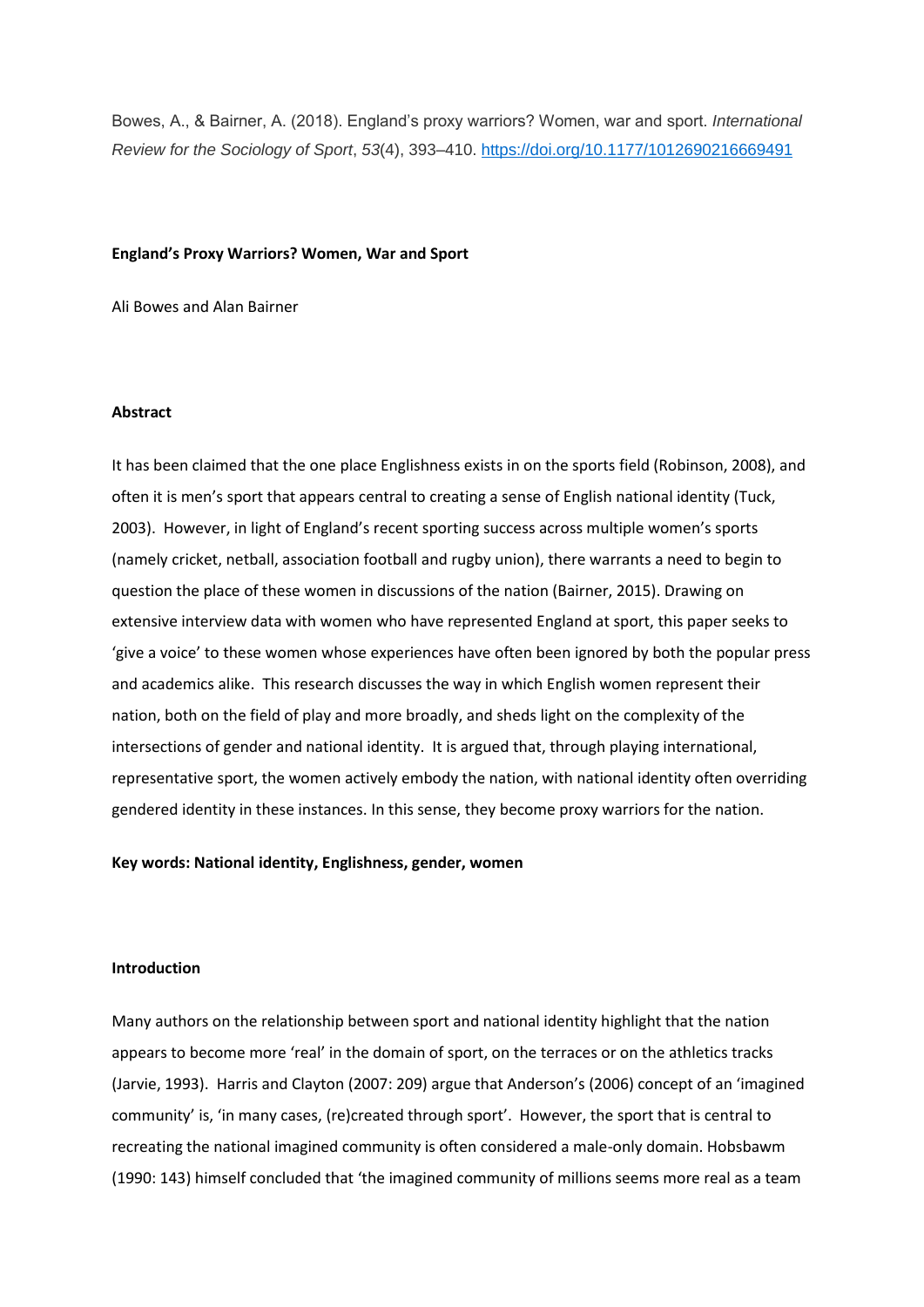of eleven named people', although it is hard to conceive he thought those eleven people were anything other than men. He argued that sport, at least for males, has proved 'uniquely effective' in generating a sense of belonging to the nation. Thus, these national sporting teams, composed of the best players born within certain national boundaries (or those who qualify by other means to represent a particular nation) become the focus for powerful, if unrealisable, fantasies. This whole approach clearly implies a gendered relationship between sport and nationalism, identifying the national sporting arena as one that is constructed by men, for men.

Sport undeniably provides us with an ideal framework for studying national identity, as exemplified in its use by scholars investigating the idea of English national identity (see Malcolm, 2009; Polley, 2004; Robinson, 2008). Of course, the complex relationship between England and Great Britain, as well and England and the other 'home nations', is well documented (e.g. Aughey, 2007; Kumar, 2003 CHECK). The Scottish independence referendum in 2014, and the EU referendum in the United Kingdom in 2016 further highlighted the complexity of national identities on what are often contentiously referred to as the British Isles. This is also highlighted in the sporting realm. For example, it is only in exceptional cases where nation-state representation is required by international organisations, such as the International Olympic Committee, that representatives of the constituent nations of the United Kingdom compete under the flag of Team GB. In other contexts, and specifically in sports so often associated with England and Englishness, such as cricket, association football, and rugby union, England competes as a separate nation. But what sense of Englishness does this convey, particularly in the minds of national sporting representatives?

The summer of 2015 was an interesting time for women's sport in England. The rugby union squad won a world title, following a 21-9 victory over Canada on 17th August 2015. The women's football team showcased their talents at the 2015 FIFA Women's World Cup in Canada, narrowly losing to a stoppage time own goal against Japan in the semi-final, before collecting their bronze medals after victory over Germany in the 3rd/4th play-off game. This represented the best finish by an England senior team since the men won the 1966 World Cup at Wembley. England's netballers also picked up a bronze medal in the 2015 Netball World Cup in Sydney, while the cricketers finished runners up in the 2014 ICC Women's World Twenty20.

However, although these women's successes were celebrated across England, there were timely reminders of the positioning of women, not only in the national sporting arena, but also more generally within the nation. Nowhere was this highlighted more than in a message posted on social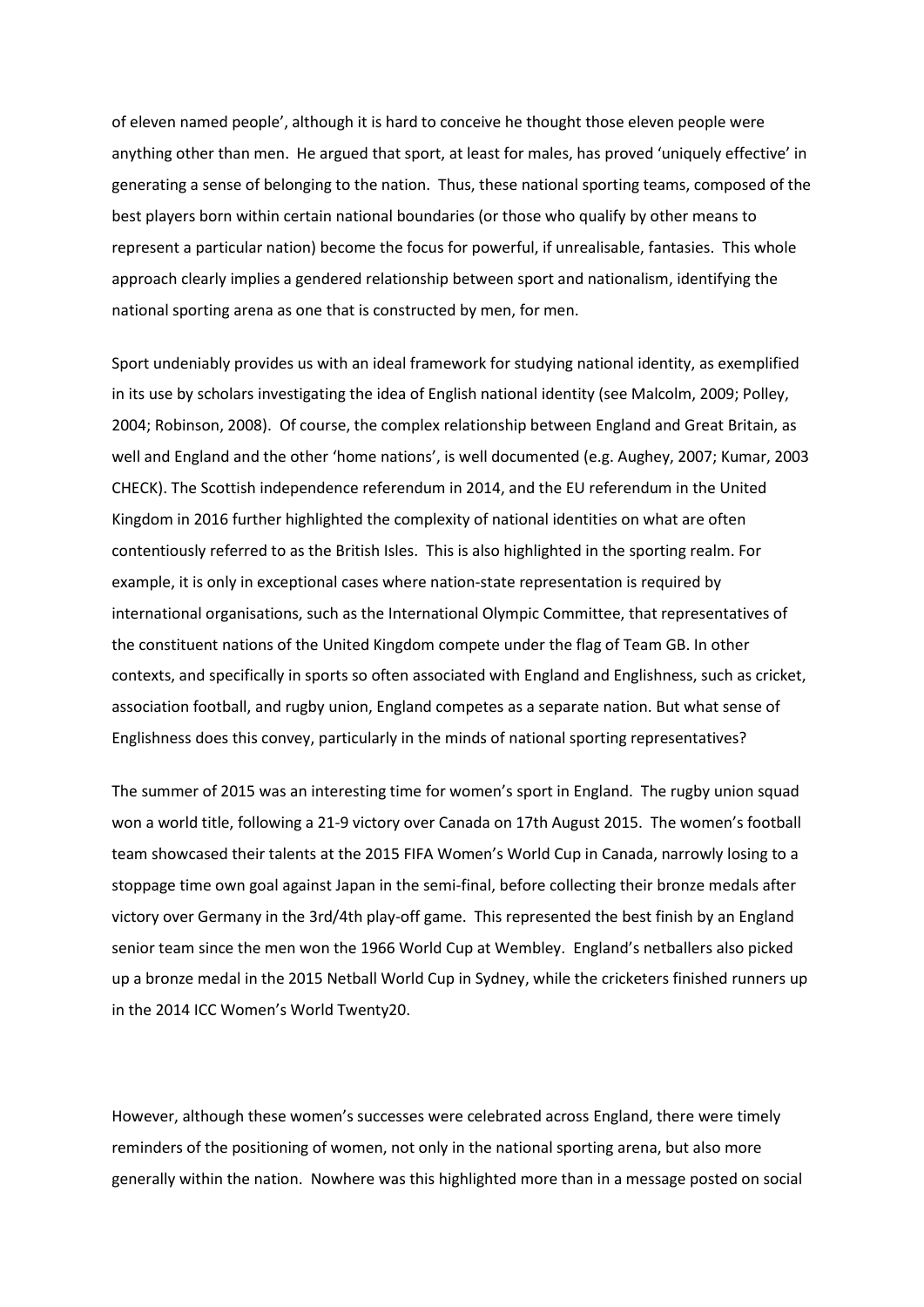media website Twitter by the Football Association, following the women's football world cup. The 'tweet' stated: 'our lionesses go back to being mothers, partners and daughters today, but they have taken on another title – heroes' (Bates, 2015). Such comments contrast markedly with the way in which male athletes are perceived in the media as proxy warriors for their respective nations. Bairner (2015) asks, are men alone the proxy sporting warriors or can women also fulfil this role and, if so, within which sports and in which countries? Responding to Bairner's (2015) call to learn how international sporting women themselves see their status in relation to the national project, we present data retrieved from interviews with England's female national sporting representatives and situate their views within wider of debates about gender, war and nationhood.

#### **Sport, the Nation and War**

Considering the nation in relation to sport requires an initial understanding of what nations and nationalism are and what connects them. Linking nationalism closely to statehood formation, McCrone (1998: 10) argues that 'nationalism is a cultural and political ideology of "modernity", a crucial vehicle in the great transformation from traditionalism to industrialism, and in particular the making of the modern state'. More generally, however, modernists believe that nationalism is a social construction, emerging around the time of the political and economic revolutions of the eighteenth century. Hobsbawm's (1983) theory of 'invention of tradition' and Anderson's (2006) work on 'imagined communities' have been central in debates surrounding the nation.

Anderson (2006) believed that 'all communities larger than primordial villages of face-to face contact are imagined' (2006: 6). His argument is that members of large communities will almost certainly never have direct contact everyone in that community, yet they perceive themselves to be connected to them. He states, 'societies are sociological entities of such firm and stable reality that their members can even be described as passing each other on the street, without ever becoming acquainted, and still be connected' (ibid: 25). Hobsbawm's (1983) work on invented traditions discussed 'traditions' which appear or are claimed to be old, but are in fact often quite recent in origin, and sometimes invented. He states that 'invented tradition' is thus a 'set of practices, normally governed by overtly or tacitly accepted rules and of a ritual or symbolic nature, which seek to inculcate certain values and norms of behaviour by repetition, which automatically implies continuity with the past' (ibid: 1). For Hobsbawm, national flags, images, ceremonies and music are historically novel and largely invented. It is this linking of national symbols with practices which aids the development of an 'invented tradition'. Indeed, work on national identity and sport has often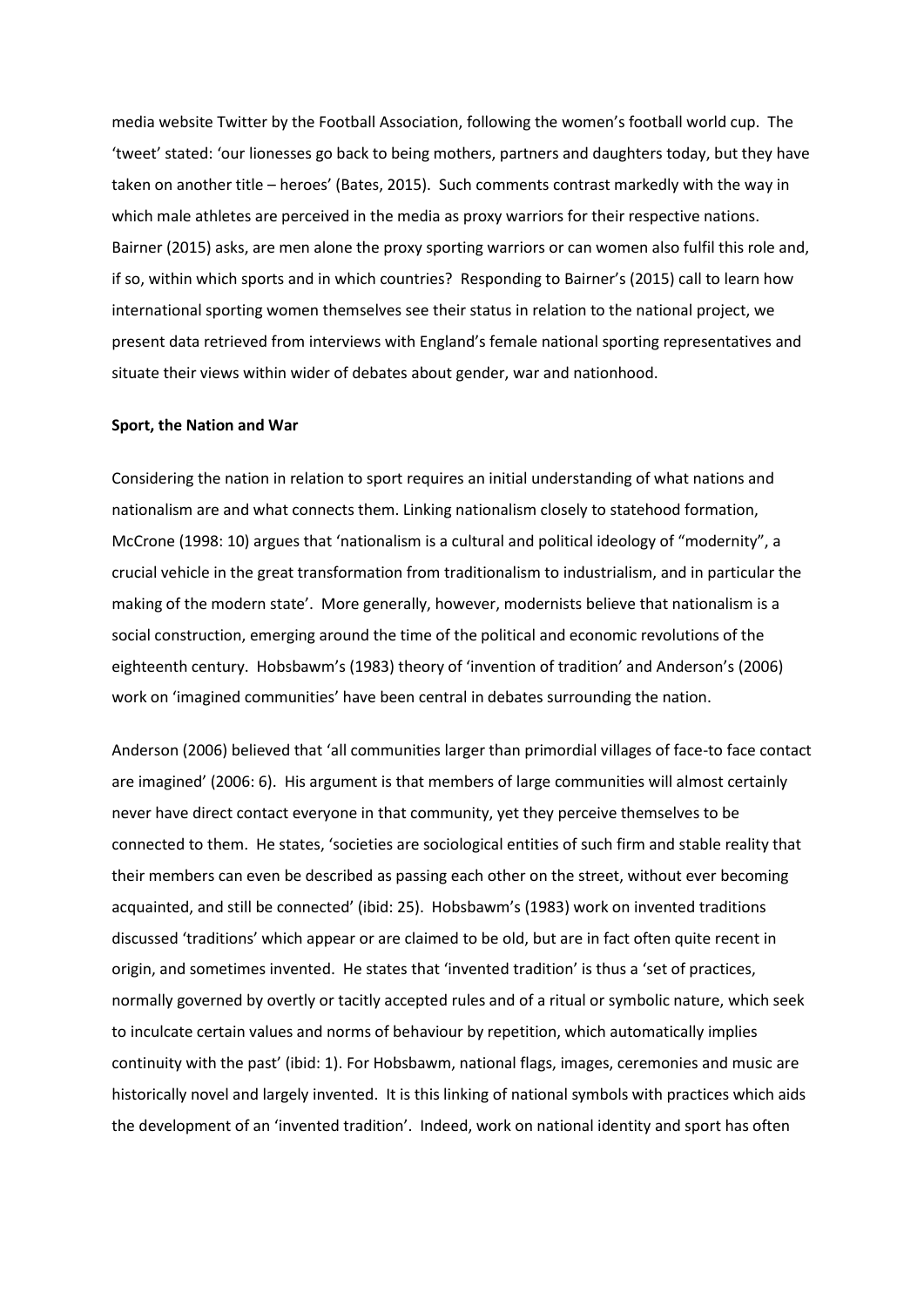employed, for analytical purposes, both Anderson's (2006) imagined communities and Hobsbawm's invented traditions (see Lechner, 2007; Maguire and Poulton, 1999).

According to Robinson (2008: 219), 'England exists more in imagination than it does anywhere else'. If this is true then sport is essential in the imagining the English nation, as it is one of the few places in which the English nation appears 'real'. Robinson (2008: 219) claims that it has become increasingly apparent that 'the one place where England exists is on the sports field'. National sports teams embody the nation. As Smith and Porter (2004: 2) suggest: Having once made the requisite leap and accepted that the eleven men who appear in white shirts at Wembley, or the fifteen at Twickenham, are 'England', the possibilities for defining and redefining what it means to be 'English' are inextricably linked to what happens on the field of play. For the ninety minutes of football, eighty minutes of rugby, or even five days of cricket, those men on the field of play represent England and make it seem 'real'. These players represent 'their' countries as highly visible embodiments of these nations and become 'patriots at play' (Tuck and Maguire, 1999). Not only that, the pride and patriotism evoked during their sporting contests can be likened, in certain respects, to those experienced within the context of war (Tuck and Maguire, 1999).

War and (men's) sport have often been linked by both the media and academics alike. For Bairner (2001), sport and war represent two of the most emotive issues in the modern world, with the sense of nationhood and community between strangers during war times equalled only during major sporting events. George Orwell's proposal in 1945 that that 'sport is war minus the shooting' (cited in Orwell and Angus, 1970) highlights the way in which sport 'is bound up with the rise of nationalism – that is, with the lunatic modern habit of identifying oneself with large power units and seeing everything in terms of competitive prestige' (Orwell and Angus, 1970: 63). This linking of (men's) sport and war is strengthened by the role of the popular press, with Jansen and Sabo (1994) highlighting how both the language of sport and the language of war represent central values of hegemonic masculinity, such as aggression, competition, dominance, as desirable. Bairner (2001: 177) states, Bearing in mind Hoberman's (1984) description of sports people as 'proxy warriors', the fact is that, throughout the twenty-first century, sport has been one of the most valuable weapons at the disposal of nationalists, whatever their situation or respective aspirations. In addition, if sport can be likened to war, then, as we have seen, it is likely that male athletes become the proxy warriors. So where do women fit into this debate? As Chiang et al (2015) emphasise, debates around sport and nationalism, as well as sport, the nation and warfare have tended to almost exclusively feature men, thereby leaving women on the margins, despite the fact that there is a significant literature on the relationship between women and war.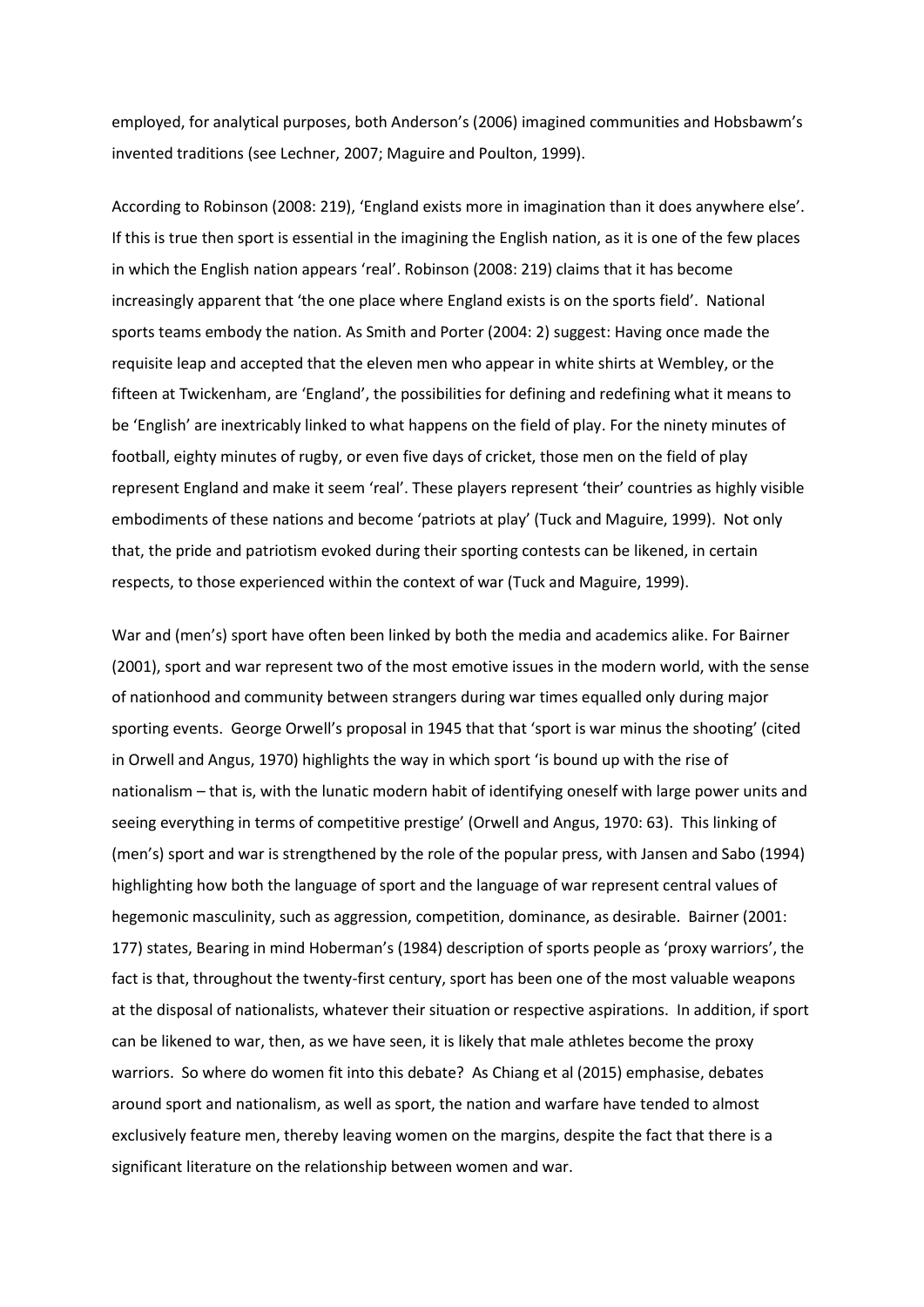### **Writing Women into War, the Nation and Sport**

Whitehead et al (1993: 1) explain that 'nationalism is gendered – women's bodies are the boundary of the nation, and the bearers of its future.' The construction and naturalization of gender differences have an impact on every area of social life and, consequently, there is no reason to believe that the social organization of nations and nationalism is exempt from their influence (Day and Thompson, 2004). Similarly, for McClintock (1993: 61), 'all nations depend on powerful constructions of gender', and despite the idea of 'popular unity, nations have historically amounted to the sanctioned institutionalization of gender difference' (original emphasis).

Despite all of this, Nira Yuval-Davis (1997), who has been central in feminist interpretations of nationalism, outlines how most hegemonic theorizations about nations and nationalism have treated gender relations as irrelevant. Leading theorists of nations, such as the aforementioned Anderson and Hobsbawm, while mentioning gender in their works, have failed to elaborate on its importance (McCrone, 1998). Pettman, however, (1996: 187) explains how the gender politics of nations and nationalism are complex, 'including both the gendering of the nation as female and the construction of women as mothers of the nation, responsible for its physical, cultural and social reproduction'. Women's roles in the nation are often linked to their reproductive ability; thus, Yuval-Davis and Anthias (1989) identify five ways in which women have participated in national and nation-state processes and practices:

- 1. as biological reproducers of members of ethnic collectivities;
- 2. 2. as reproducers of the (normative) boundaries of ethnic/national groups;
- 3. 3. as participating centrally in the ideological reproduction of the collectivity and as transmitters of its culture;
- 4. 4. as signifiers of ethnic/national differences;
- 5. 5. as participants in national, economic, political and military struggles.

This framework highlights not only the practical but also the symbolic nature of women's national positioning. However, as Nagel (2008: 900) contends, 'the idea of the nation and the history of nationalism are intertwined with the idea of manhood and the history of manliness'. The close association established in the men-nation-war nexus means that both the nation and war are typically seen as male domains. Furthermore, it is equally apparent that modern sports have been powerful sources of male imagery, rendering women's involvement problematic.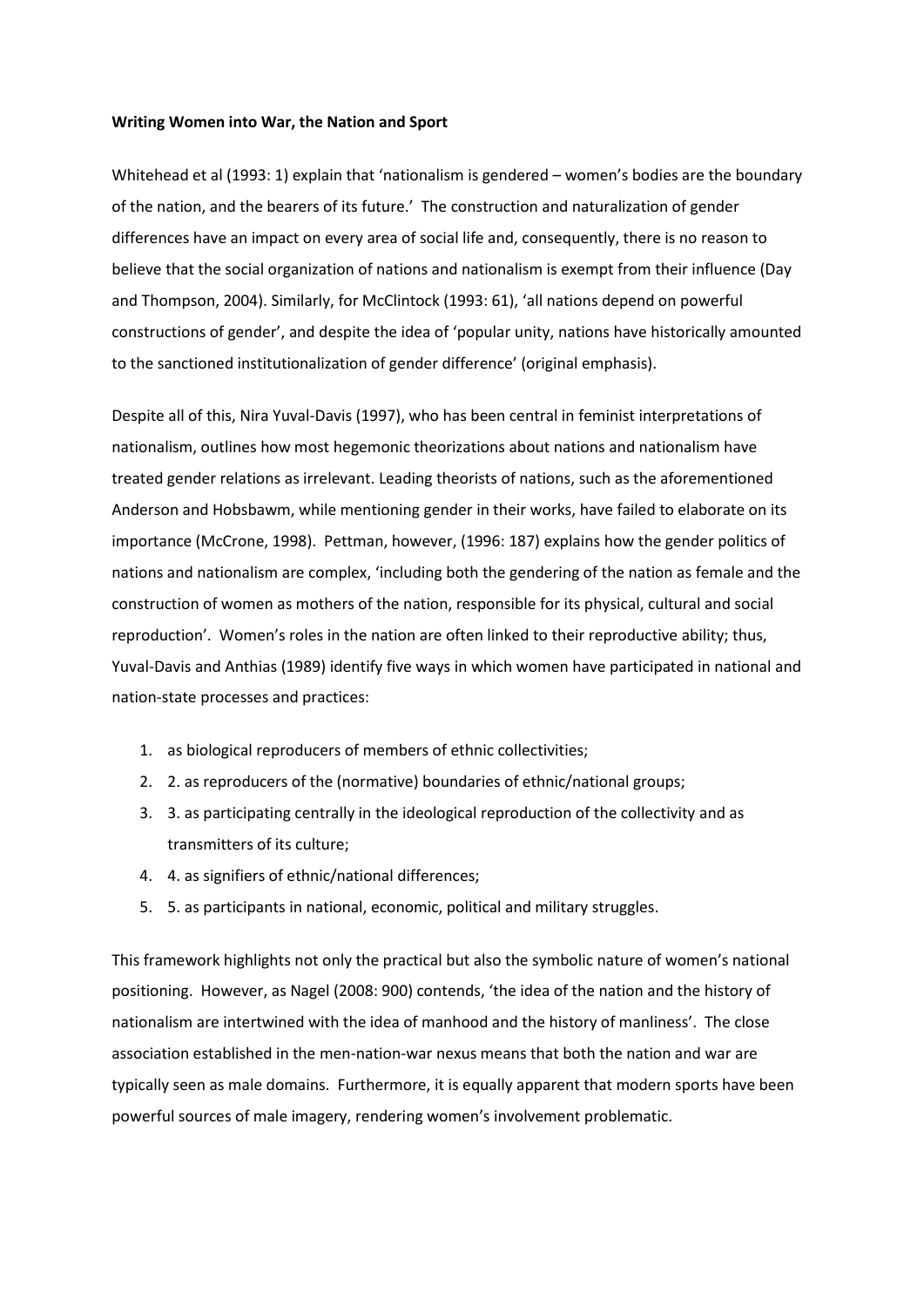Like the nation, according to Messner and Sabo (1990: 9), sport is 'an institution created by and for men' which orientates itself according to male values and norms, to the extent that, throughout history, women's struggles to participate in sport and be accepted as athletes has been constantly evident (Hargreaves, 1994). Despite the changing landscape of women in sport over the past halfcentury, Adams (2017) highlights that sport remains an institution dominated by men, and rife with discriminatory practices. For Theberge (1994: 185), 'the ideological process that legitimizes women's sporting experience begins with the general belief that the sexes are innately different and that males are superior'. Sport is often considered a legitimate place for the demonstration of this superiority. Whilst these statements may seem outdated, as Matthews (2016) argues, in general sport continues to provide an avenue for the demonstration of a socially constructed form of masculinity, in opposition to which femininity, equally socially constructed has traditionally been defined. On the whole, sport, as a symbol of male power and privilege, has served to consolidate mainstream gender expectations of men and women alike, situating femininity in opposition not only to masculinity but also to athleticism.

While sport appears to maintain the binaries of both sex and gender, various theorists have moved to look at gender in more multiple, fluid ways. For example, we have Judith Butler's refutation of the idea that categories of sex, gender and desire are natural rather the products of particular power formations. For McLaren (2002), Butler's performative theory of gender illustrates the way in which these categories are produced and maintained through a variety of social practices including sport. Butler (1990) challenges those distinctions between sex and gender which see sex as the biological basis upon which gender is simply inscribed. Instead gendered subjectivity is acquired through repeated performance by the individual of discourses of gender. Thus rather than being a gender, we 'do' a gender. Butler (1990: 25) notes that 'gender proves to be performance – that is, constituting an identity it is purported to be', thus gender is an act that brings into being what it names – masculine men or feminine women.

In a sporting environment, the term feminine is often considered to be synonymous with heterosexual (Hall, 1996). Compulsory heterosexuality acts as a form of social control through the normalization and naturalization of heterosexuality (Scraton and Flintoff, 2013). This point is emphasised by Caudwell (1999) who identifies a hierarchy of sexuality, with heterosexuality as the norm and homosexuality as a deviant form of behaviour. Caudwell (2003) further explored the compulsory order of sex-gender-desire (for desire read sexuality) in sport and highlighted the operation of a woman-feminine-heterosexual nexus, with the body as a site/sight for anchoring this lineage, and explained how women's bodies are disciplined by the woman-feminine-heterosexual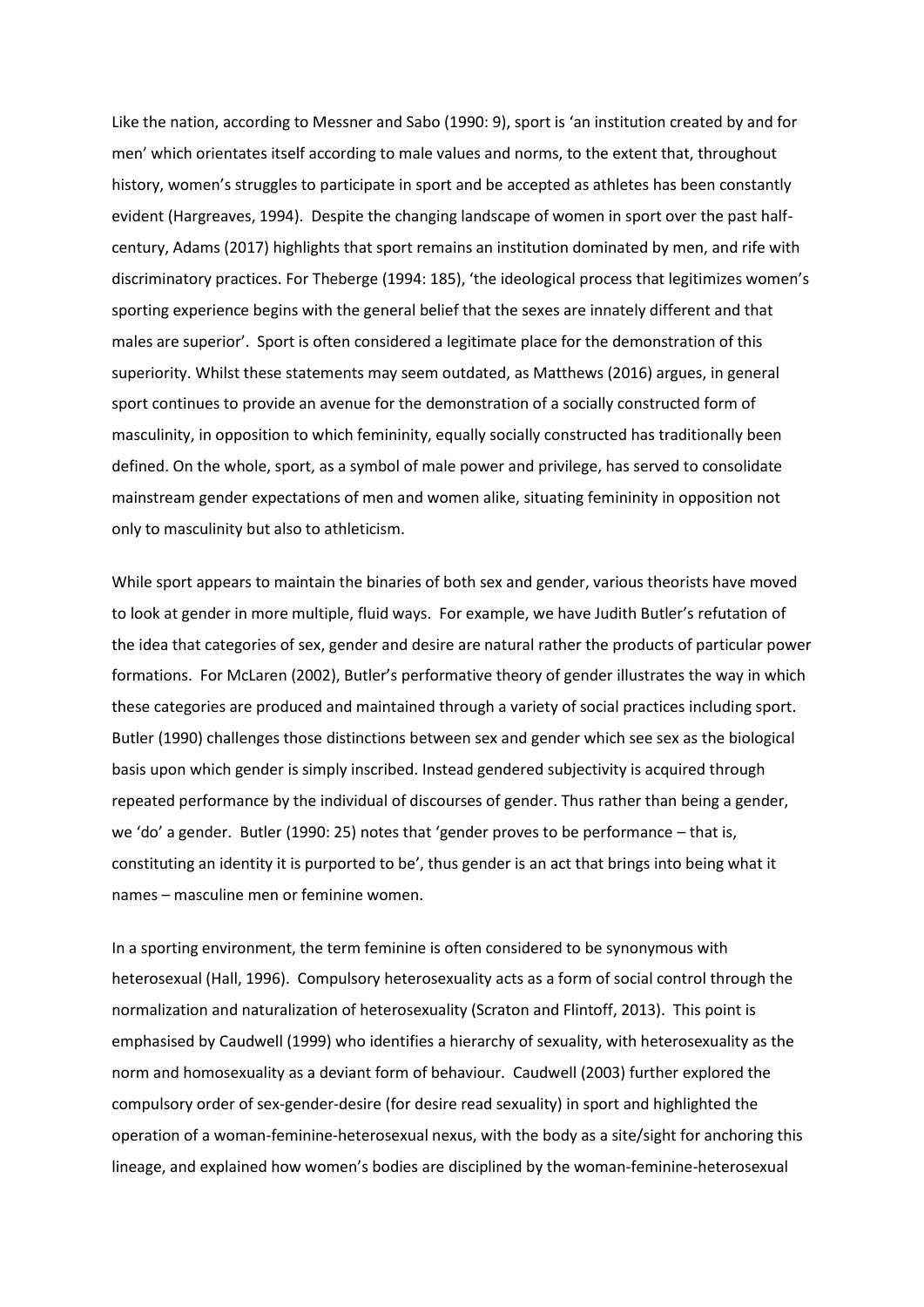order that supports sport's system of sex-gender differentiation. Caudwell (2003: 384-385) argues that 'regulatory practices attempt to materialize women's sporting bodies through a compulsory ordering of woman-feminine heterosexual'.

Due to the compulsory order of woman-feminine-heterosexual, female athletes are often under pressure to look feminine and display feminine behaviour in order to compensate for their 'unfeminine' actions when playing sport. Subsequently, Hargreaves (1994: 169) noted that 'women athletes feel the necessity to conform to dominant images of heterosexual femininity because female muscularity is treated as a sign of masculinisation'. As Cox and Thompson (2000: 10) explain, 'female athletes, who deviate from the 'norms' of femininity by having…athletic bodies, are challenged overtly or covertly about their sexuality'. With all of this in mind, Halberstam (1998) introduced the term 'female masculinity', which prises away masculinity from its close association with men. However, the continued stigmatization of athletic women helps to maintain sport as a male domain. In addition, and of particular relevance to the present study, the labelling of sportswomen as homosexuals further problematizes the relationship of the nation's women (as reproducers) to both sport and warfare.

Adams (2017) draws attention to the way in which sport has become a legacy of second wave feminism, with more women participating in a broad range of sports than ever before. Indeed, women continue to make inroads into traditional male sports and, in so doing, actively redefine readings of women's sports by blurring the boundaries between the traditional binary of masculinity and femininity. Hargreaves (1994: 161) proposes that the female athletic body can be 'a symbol of empowerment and an escape from the traditional images of femininity and domesticity', despite Dworkin's (2002) proclamation of a 'glass ceiling' on women's muscular strength. How far, though, if at all, has society come in accepting and celebrating women's participation and achievements in sport? Willis (1994: 35) questions how it is that 'the meanest local fifth division, male works' team gets more respect, in popular consciousness, than a women's national team'. Although there is plenty of evidence to support this way of thinking, what sportswomen themselves think about their status as women, athletes, and representatives of the nation has largely been ignored.

# **Methodology**

The relationship between women, the construction of nations, and the reproduction of national identities remains generally under researched. Likewise, women have been systematically excluded from literature on sporting nationalisms, and as a result, their experiences have seldom been directly addressed. Much of the research that is concerned with national identity in sport utilizes a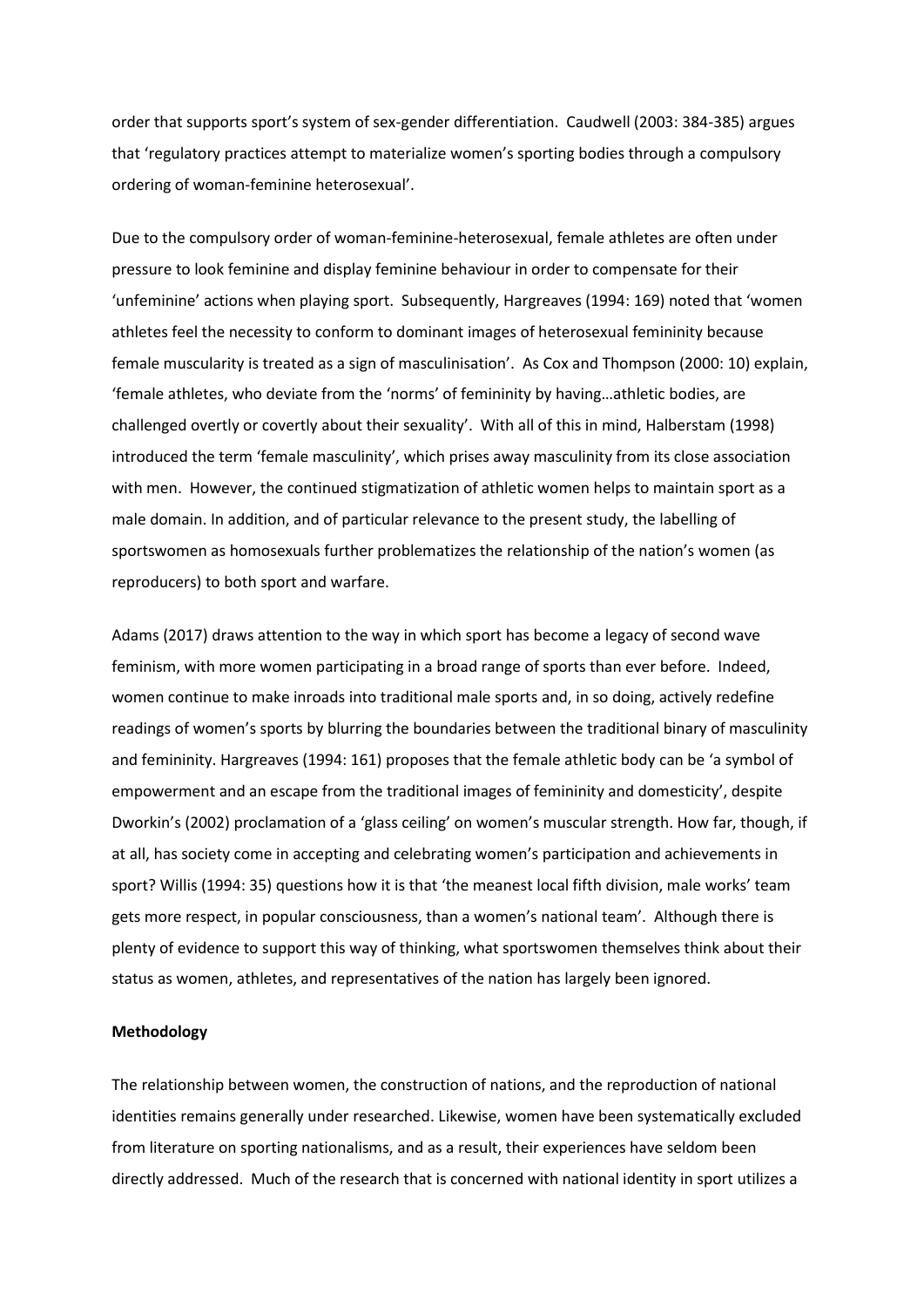methodological approach which analyses the role of the media in (re)producing a sense of national identity (e.g. Tuck, 2003; Wensing and Bruce, 2003). However, few research studies actually focus on those who embody the nation in sport – namely, the athletes themselves. This is confirmed by Holmes and Storey (2004: 95) who write, 'little research into professional sportspeople's attitudes to issues of national identity has been undertaken'. However, when such research has been conducted, the athletes in question have tended to be men (Tuck and Maguire, 1999; Tuck, 2003; McGee and Bairner, 2011).

# **Participants**

Amis (2005: 105) explains that interviews offer a depth of information that permits a detailed exploration of particular issues, as the interviewer 'attempts to gain insight into the inconsistencies, contradictions and paradoxes that are a quintessential part of our daily lives'. As such, this paper draws upon data taken from a series of semi-structured interviews conducted with English sportswomen from cricket, association football, netball and rugby union in 2011-12 (see Table 1), as part of a wider study. The sports were carefully selected; in these sports, unlike others, there is not usually a team that is representative of Great Britain (except for the unique situation of a Team GB women's football team at the 2012 Olympics). It was felt that this experience of being identified as English by way of their sporting representation would give the participants a unique view of English national identity and its separation from Britishness.

## **Table 1**

| <b>Name</b>             | <b>Sport</b>                | <b>International Appearances (at</b> |
|-------------------------|-----------------------------|--------------------------------------|
|                         |                             | time of interview)                   |
| <b>Claire Allen</b>     | <b>Rugby Union</b>          | 24                                   |
| <b>Charlotte Barras</b> | <b>Rugby Union</b>          | 48                                   |
| <b>Tammy Beaumont</b>   | Cricket                     | 13 (7 ODI & 6 T20)                   |
| <b>Sophie Bradley</b>   | <b>Association Football</b> | 10                                   |
| <b>Katherine Brunt</b>  | Cricket                     | 89 (7 Test, 58 ODI, 24 T20)          |
| Dani Buet               | <b>Association Football</b> | 7                                    |
| <b>Karen Carney</b>     | <b>Association Football</b> | 60                                   |
| <b>Stacey Francis</b>   | Netball                     | 13                                   |
| Serena Guthrie          | Netball                     | $\overline{7}$                       |
| <b>Kerys Harrop</b>     | <b>Association Football</b> | 25 (U19/U20/U23)                     |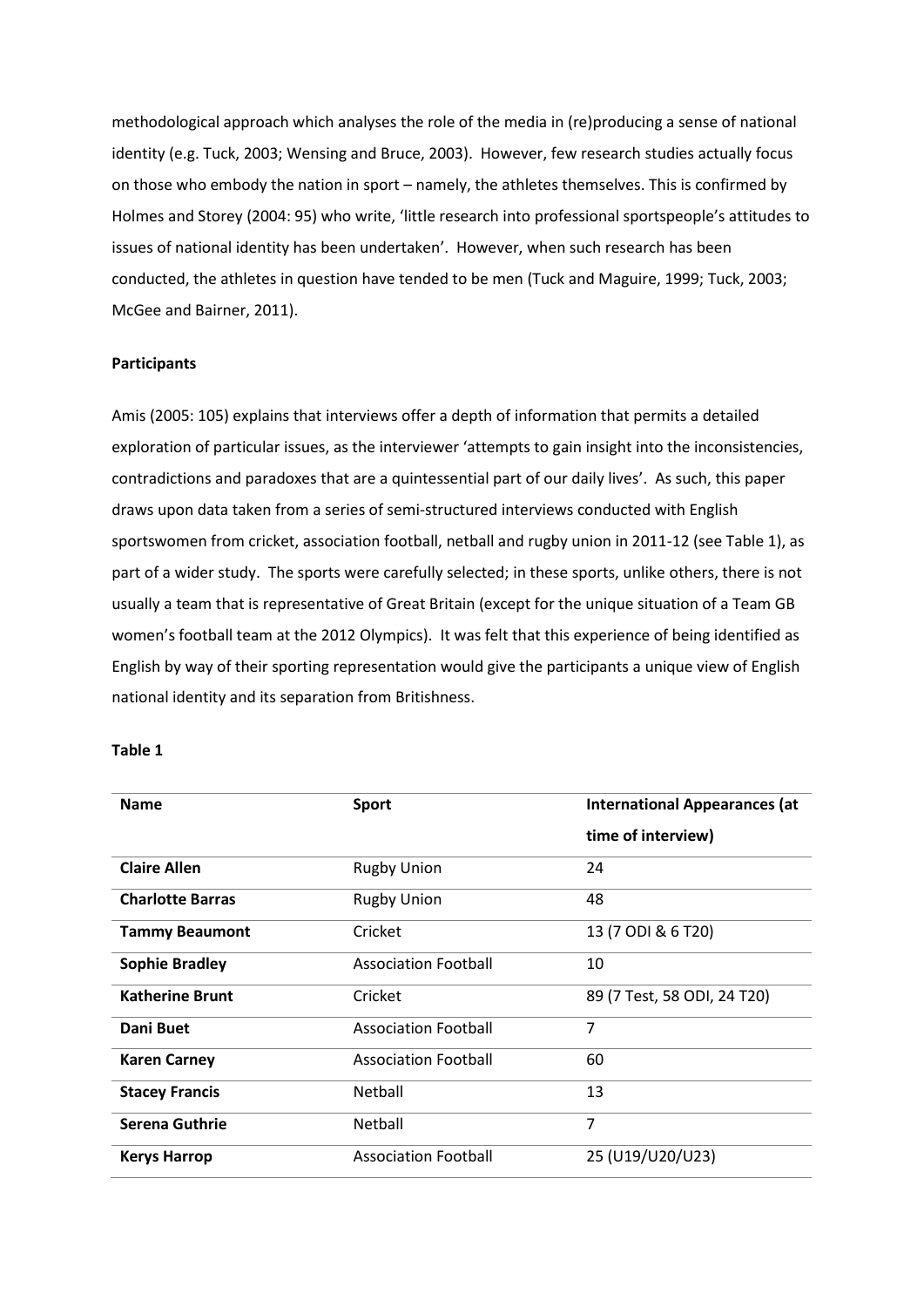| <b>Harriet Millar-Mills</b> | <b>Rugby Union</b>          | 9(020)                        |
|-----------------------------|-----------------------------|-------------------------------|
| <b>Beth Morgan</b>          | Cricket                     | 107 (7 Test, 72 ODI & 28 T20) |
| <b>Olivia Murphy</b>        | Netball                     | 95                            |
| <b>Claire Purdy</b>         | <b>Rugby Union</b>          | 28                            |
| <b>Claire Rafferty</b>      | <b>Association Football</b> |                               |

As elite level athletes were the subject of this research, it was essential to identify a number of gatekeepers before full contact could be established with all participants (McGee and Bairner, 2011). This was aided by the location of the University in which the research took place, As the UK's premier sporting university, Loughborough has numerous female alumni who have gone on to gain full representative honours for England. The women with whom the first author initially made contact were able to pass on information about friends and the resultant snowballing effect led to the composition of the participant base. As Seale and Filmer (1998: 139) explain, 'this can be a very helpful way of gaining access to people who, without such a personal contact, might otherwise refuse to be interviewed'. Snowball sampling, although contradictory to many underlying assumptions about sampling (often linked to positivist notions of reliability and validity), has a number of advantages for studying populations such as elites (Atkinson and Flint, 2003).

Atypically, the participants in this research project are identifiable due to their visibility as elite, international level, sport participants. After consultation with the University ethics committee, and following McGee and Bairner (2011), it was decided to make a virtue of this and feature the interviewees as themselves in the research, named, and contextualized with personal details so that their sporting lives could be fully retold. This strategy was also an important way by which to achieve a central aim of the study – to give a voice to England's sporting heroines. Anonymity can protect the participants, but it can also deny them "the very voice in the research that must originally have been claimed as its aim" (Parker, 2005: 17).

# **Data Analysis**

The interviews were transcribed verbatim, with every word spoken written down in the correct order. The qualitative data analysis involved summarising, describing, explaining and theorising the words that had been transcribed. Qualitative data analysis requires going 'into the text seeking to develop, clarify and expand what is expressed in the text' (Kvale, 2009: 192). So, following the interview transcription, which is often considered itself an initial analytical process, the interview transcripts were then subjected to initial coding. This was based on a thematic analysis of the data set. Boyatzis (1998: 1) explains that thematic analysis is 'a way of seeing', while Braun and Clarke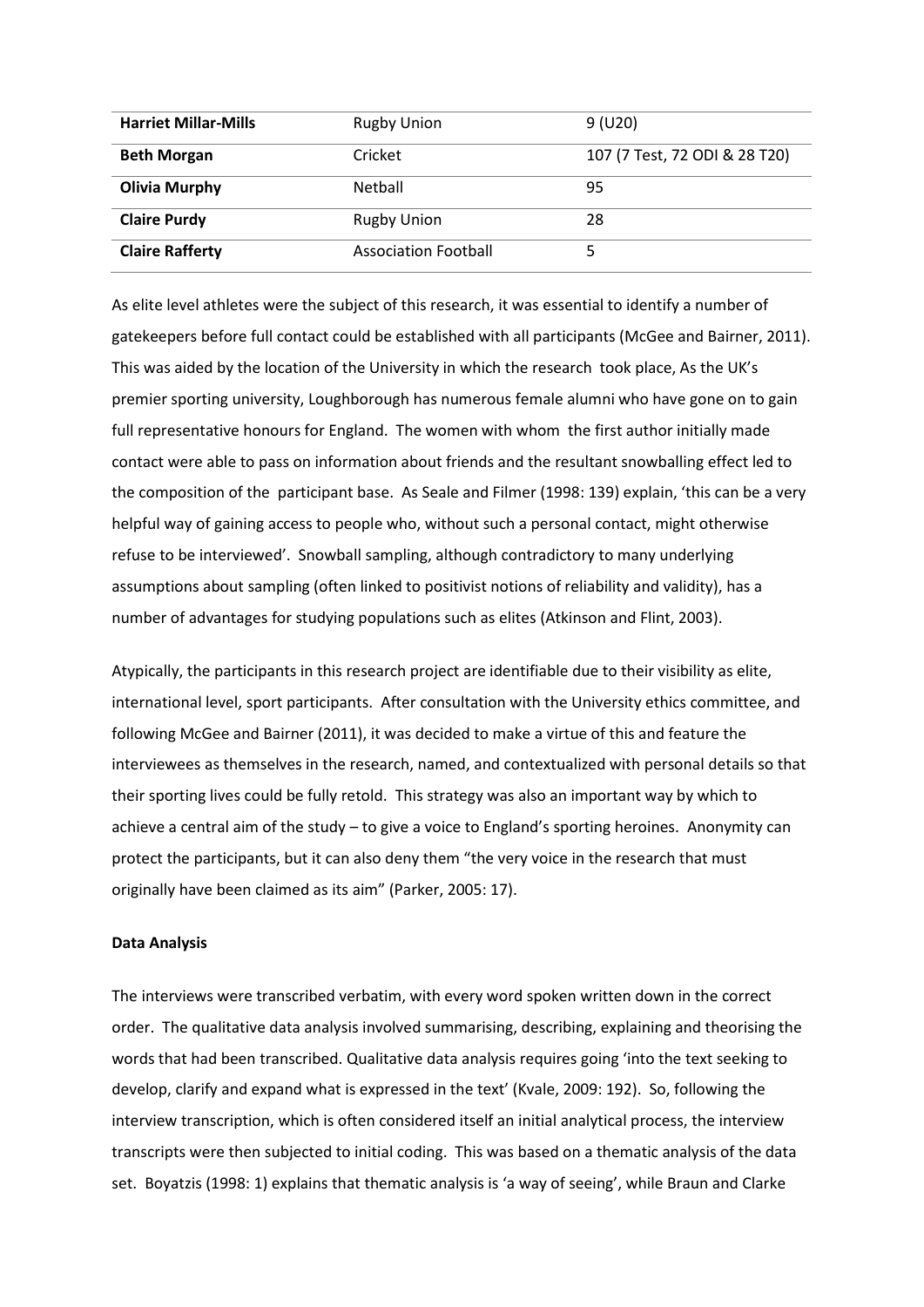(2006: 79) describe thematic analysis as 'a method for identifying, analysing, and reporting patterns (themes) within data'. The data was initially divided according to the interview sections: women, national identity, and sporting experience. Each subdivision could then be focussed on more specifically. This meant that each interview in each subdivision was then recoded using more specific and nuanced themes. This procedure took place numerous times with each subdivision of the transcripts. After the themes had been grouped, and further sub-grouped in some instances, the analytical writing-up process could begin. Braun and Clarke (2006: 94) highlight how the extracts in thematic analysis are 'illustrative of the analytic points the researcher makes about the data, and should be used to illustrate/support an analysis that goes beyond their specific content, to make sense of the data, and tell the reader what it does or might mean'.

#### **Warrior Women**

Despite wearing the colours of the UK flag rather than those of the flag of St George, the imaginary figure of John Bull, has often been used to personify Englishness. However, narratives of real women have also contributed to how England is imagined not least those of women such as Queen Boadecia and Queen Elizabeth the First, both hailed for their indomitable fighting spirit and their ability to lead their people as well, if not better, than any man. Indeed, Elizabeth is quoted as having said, 'I know I have the body of a weak and feeble woman, but I have the heart and stomach of a king, and of a king of England too'. It is perhaps unsurprising that women who play sport for England have few qualms about their nation being represented in part through allusion to manifestations of masculine femininity. Before considering what the women had to say about sport in this respect, it is worth recording their thoughts on 'real' as opposed to 'proxy' warriors.

Participants were asked for their opinions about women soldiers serving on the frontline. Kerys and Stacey had no concerns about this.

**Kerys Harrop (Football)**:'If that's what women want to do, you know, and they are capable of doing it for their country so you shouldn't stop them, if they have got the physical capabilities to do it then yeh, you should do it'.

**Stacey Francis (Netball)**: 'I think if a woman wants to, and isn't a detriment to those around her…then you should be given the opportunity'.

Sophie also saw that this could be a positive development.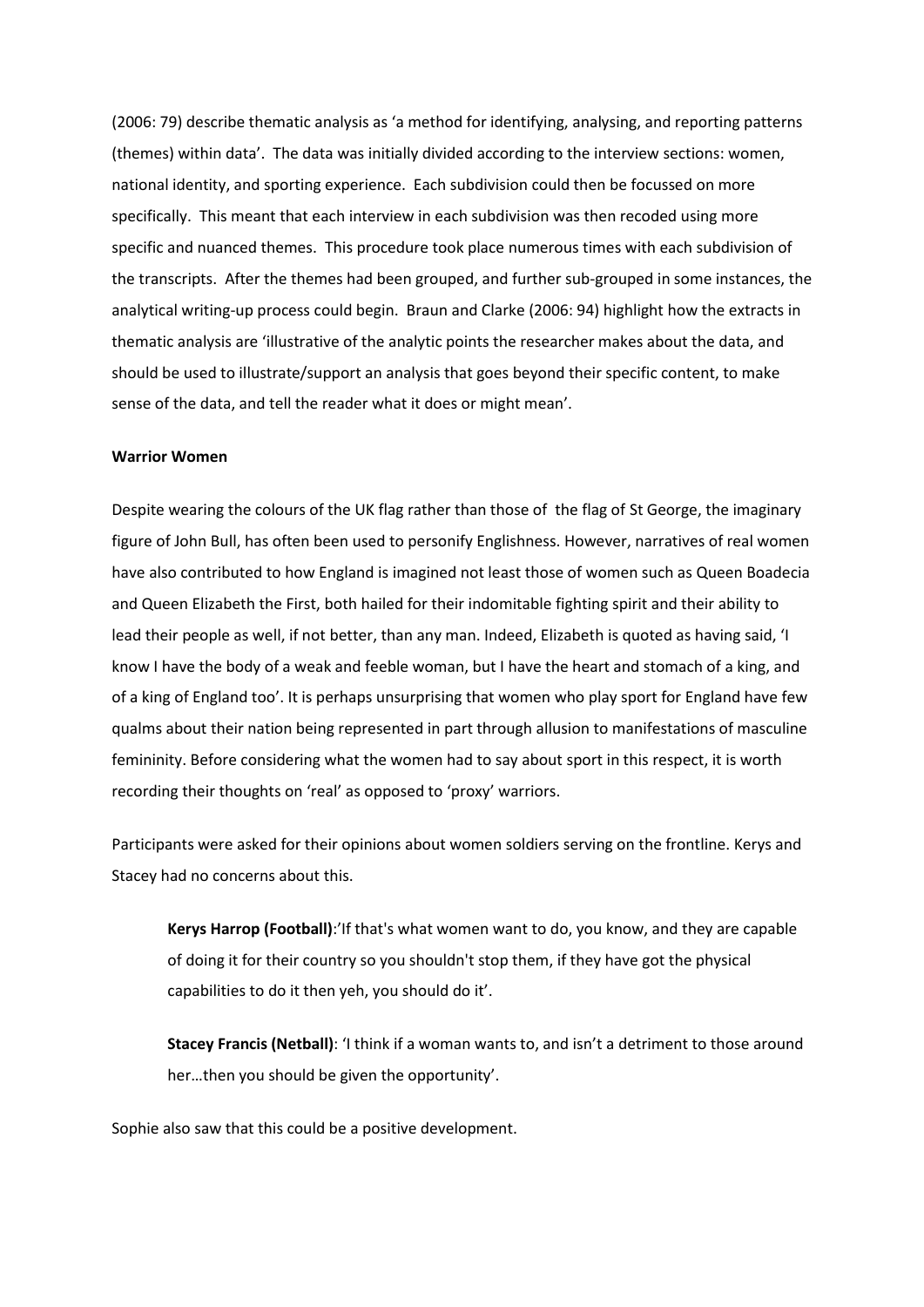**Sophie Russell (Rugby Union):** 'I think they should be allowed to. Because I think that the world has come to the sat age where there shouldn't be any discrimination now'.

However, she was quick to qualify this assertion.

**Sophie Russell (Rugby Union):** 'Although I do wonder like on the front like, whether women could possibly lack things like aggression and the ability to make snap decisions under pressure. I think sometimes women can…bring emotions into it too much'.

With this the more widely accepted dichotomy between men and women and their respective socially constructed attributes emerges. This point is further developed by Harriet.

**Harriet Millar-Mills (Rugby Union)**: …women just aren't as strong as men in the slightest so what's the point, you are putting all the guys at risk by putting a girl in your group, than having a guy'.

In light of these comments, we may be forced to consider the possibility that the women who represent their nation in sport see themselves not only as proxy warriors for the same reason that male athletes are so described but because they are obliged to substitute for and not simply complement true warriors whom some of them believe should not be women. Inevitably, therefore, sport takes centre stage as they reflect on their representation of the nation.

# **England's Sporting Heroines**

Let's not make it a gender issue. Let's talk about football, not whether someone's male or female. (Hope Powell, former Head Coach of the England women's football team, cited in Adewunmi and Kingsley, 2011: 8).

Despite Hope Powell's protestations, the issue of gender featured strongly in discussions with England's sportswomen. Given that heterosexual discourse posits a certain way of existing for women, including being weak, passive and reliant on men, this operates in contrast to a sporting discourse that requires power and strength (Cox and Thompson, 2000). The female athlete as a paradox has received significant attention from academics (Allison, 1991; Clasen, 2001; Krane et al, 2004). Clasen (2001: 40) summarizes the paradox: 'by placing masculinity and femininity on opposite ends of a dichotomy, women have been excluded from the sporting world, because sports are defined by masculine characteristics'. Not surprisingly then, the majority of the sportswomen who were interviewed highlighted a contrast between the ideology of femininity and the practicality of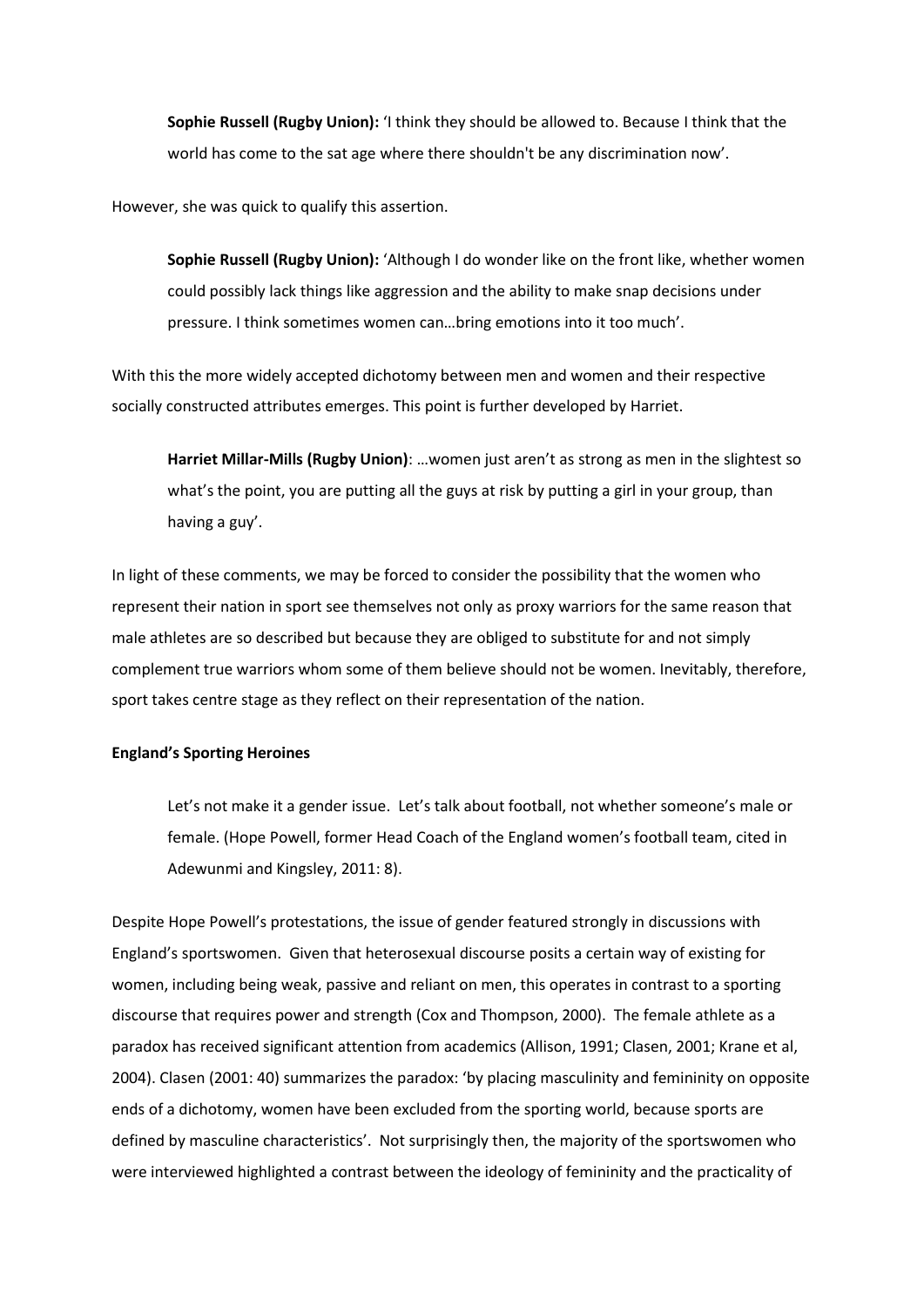being a sportswoman. The participants maintained that women who are not athletes are more likely to be considered feminine:

**Dani Buet (Football):** 'Girly girls, proper dress themselves up well, yeh make themselves look good. A lot of makeup, a lot of hair-do. Just really girly, don't do sport.'

**Olivia Murphy (Netball):** 'People don't associate sporty people with feminine people…You know, they don't necessarily look too feminine on the netball court but take them off it and they are what you would perhaps stereotype as a feminine woman.'

Dani's description is clearly aligned with heteronormative definitions of femininity. The fact that sport is so central to masculine identity in England has led to both participants' rejecting the possibility of being feminine and playing sport. For another participant, the dichotomy of the sexes, and by extension gender, is central to her imagining of sporting bodies:

**Katherine Brunt (Cricket):** 'In the sports that I play, if you're feminine with the sport you play, you get nowhere…it's all about being masculine because that's the best, apparently'.

For Katherine, masculinity and femininity are described as binary opposites, and sport is linked firmly to masculinity. This is unsurprising. After all, as Wheaton and Tomlinson (1998: 252) explain, 'historically, sport has been so closely identified with men – and masculinity – that the two have become synonymous in many Western societies'. Often success in sport is thus attributed to masculine characteristics, as Katherine confirms here.

Some participants defined sportswomen in terms of their muscular appearance, with muscularity often defined in opposition to femininity:

**Charlotte Barras (Rugby)**: 'All sportswomen, whatever they do, will have muscular definition of some sort…I don't think you can get away with that, and if you aren't like that then you probably aren't training hard enough.'

**Kerys Harrop (Football):** 'Physically wise…you would probably be quite, not big but muscley, be more athletic than a typical woman.'

The suggestion here is that in order to be successful, and taken seriously, a sportswoman must have a muscular physique; otherwise she cannot be training hard enough. Dworkin (2002: 333) identifies muscles as a paradox of gender for the female athlete, but also notes 'new definitions of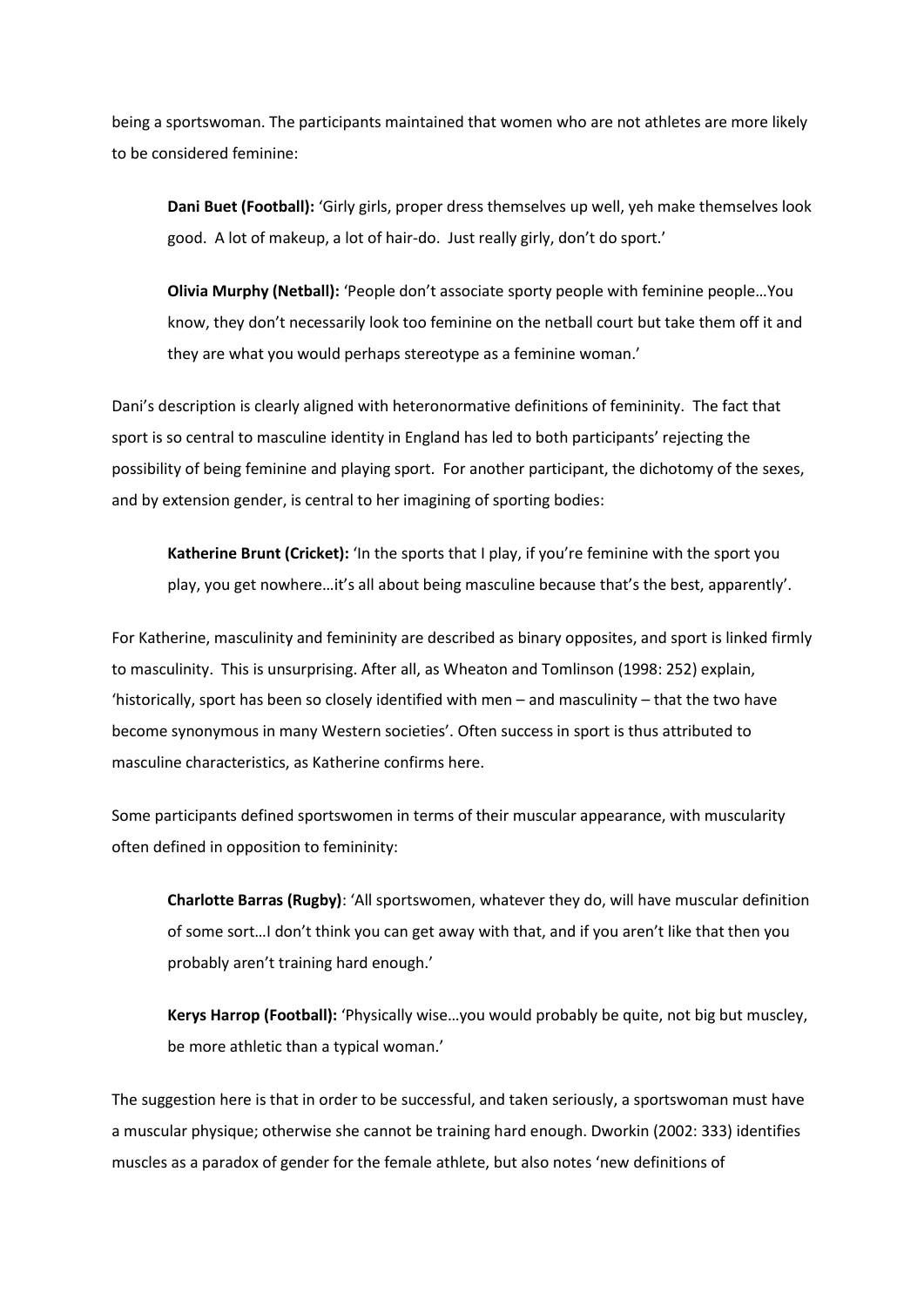emphasized femininity that have pushed upward on a glass ceiling of muscularity over time'. Thus, while Kerys appreciates that sportswomen would have a different body shape from a *'typical woman'*, this shape should still be one that is *'not big'*. To be big would read not feminine and possibly, by extension, masculine. Women who exhibit athleticism or masculine characteristics can be perceived as maintaining a position that challenges conceptions of heteronormative femininity, thereby disturbing the woman-feminine-heterosexual matrix. Thus, it is clear that the ideology of woman-feminine-heterosexual constrains how the participants imagine sportswomen.

Of the women interviewed, only a few defined themselves as feminine and even these neglected to describe themselves as feminine within a sporting context. This supports Cox and Thompson (2000: 7) who found that narratives of women football players reveal how they 'conceived and used their bodies, consciously and subconsciously, in multiple ways depending on the context'. Thus:

**Stacey Francis (Netball):** 'I don't necessarily feel feminine when I am playing and training, [when I] go out with my friends then I definitely make an effort to, I don't know, play up to the girlier side of myself I guess.'

**Karen Carney (Football):** 'Yeh, I enjoy make up, I enjoy wearing nice…tight fitted…feminine clothes,…but like today I was in the rain for five hours, so is doing my hair a priority? No. And I guess that's where our femininity…gets questioned because we're not in our high heels 24/7.'

These interview extracts highlight the concept of 'selective femininity' (Ross and Shinew, 2008), and the possibility of seeing one's body as being constituted differently by multiple discourses (Cox and Thompson, 2000). Krane (2001) described the 'femininity balancing act' as the way in which women maintain a feminine appearance that conforms to the norms of a heterosexist society, as well as meeting the demands of being an athlete, such as being physically and mentally strong. The way in which the women meet these demands is to treat sport as distinct from the rest of their lives. Viewing their bodies in multiple ways allows them to conform to the demands of being both women and athletes. There appeared to be a form of identity management on the part of the women allowing them to perform heteronormative femininity outside of sport and thereby demonstrating the performative character of gender (Butler, 1990). Negotiating the performance of heteronormative femininity while avoiding masculine behaviours, such as playing sport, becomes problematic for these physically active women, particularly when they define femininity in contrast to, and apart from, sport. They are constantly confronted by the paradox that to be successful in athletics, they must develop characteristics associated with masculinity, which do not align with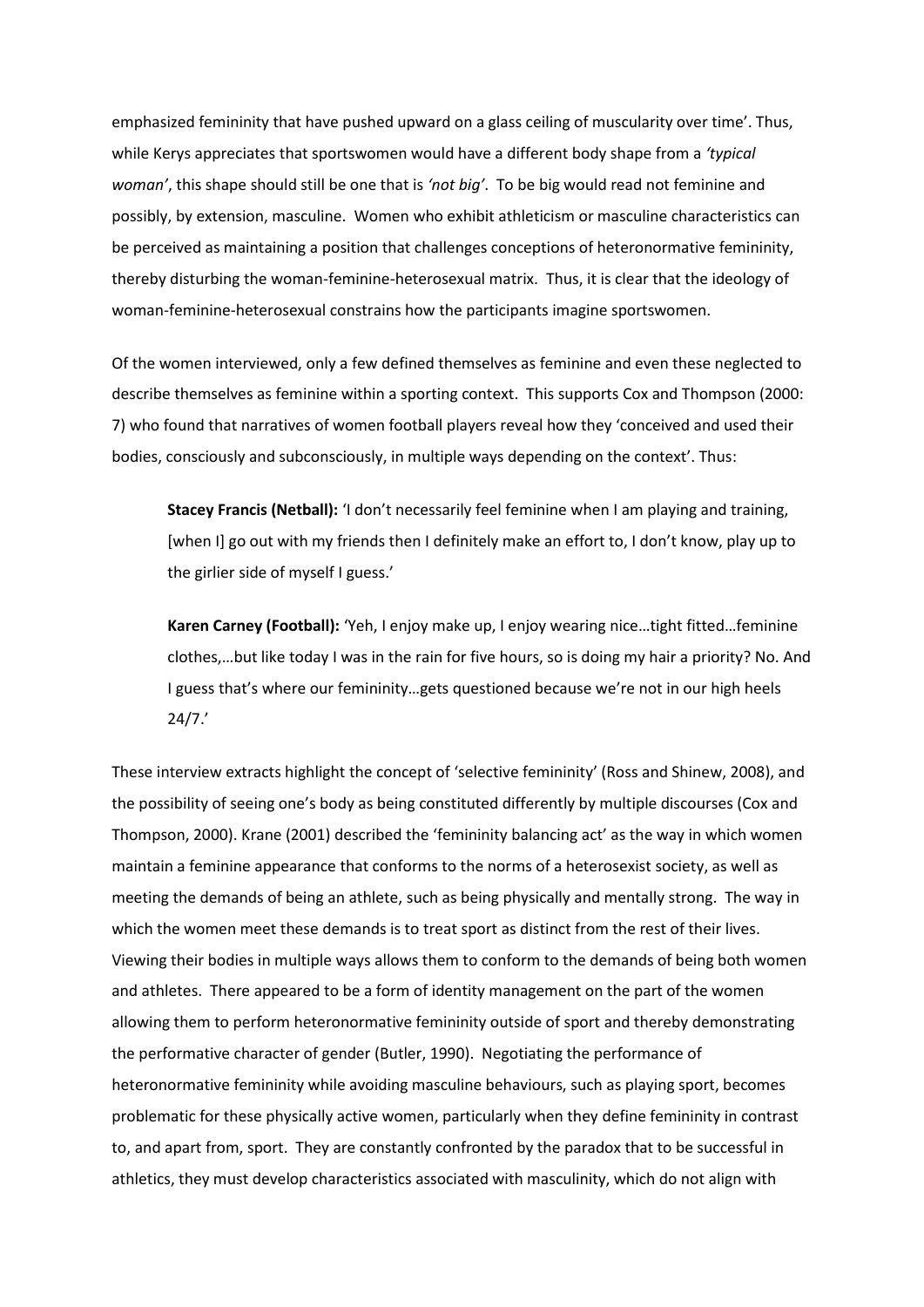heteronormative femininity. Consequently, they highlight the multiplicity of their identities as sportswomen and women, and the complex, multiple ways in which they see their bodies.

In light of the fact that the participants separate their sporting lives from the idea of being feminine women, they were then asked, 'what does it mean to you to be a sportswoman?' This is where we begin to see the importance of their sporting lives to how they identify themselves.

**Serena Guthrie (Netball)**: 'I always say I don't know what I'd do if I didn't play a sport really, if I didn't play netball…it's such a big part of our lives.'

**Claire Purdy (Rugby):** 'It's a massive part of what I am…sometimes you forget how big a part it is until you can't do it.'

**Claire Rafferty (Football):** 'It's…a big part of my life. I think because I have done it for so long. I don't know, it's defined a lot of my life.'

Although the women generally defined themselves as fluid, being able to perform both femininity outside of sport and female masculinity as sportswomen, it is clear that a large part of their identity as they imagine themselves is located within the sporting realm. To a great extent, playing sport defines who they are, and how they wish to be seen. The construction of, and continued reconstruction and performance of, this identity has taken place over time, and given that they perform for England, it would make sense that their sporting identity intersects with both their gendered identity and their national identity.

Endorsing Robinson's (2008) assertion that England exists as England only on the international sports field, sport provides the participants with an avenue to clarify their thinking about and understanding of England as a distinct nation. Some of the sportswomen were explicit in identifying how sport allows them to embody Englishness.

**Sophie Bradley (Football):** '[Playing for England is] when I recognise it more, because when you are coming up against another country you are like, 'yeh, we are England'.'

For some of the participants, sport represents an environment where they can identify with England whilst outside of sport there remains the possibility of identifying as British, underlining once more the fluid, multiple nature of their identities. According to Robinson (2008: 220), sport is the place where 'Englishness and Britishness no longer merge'.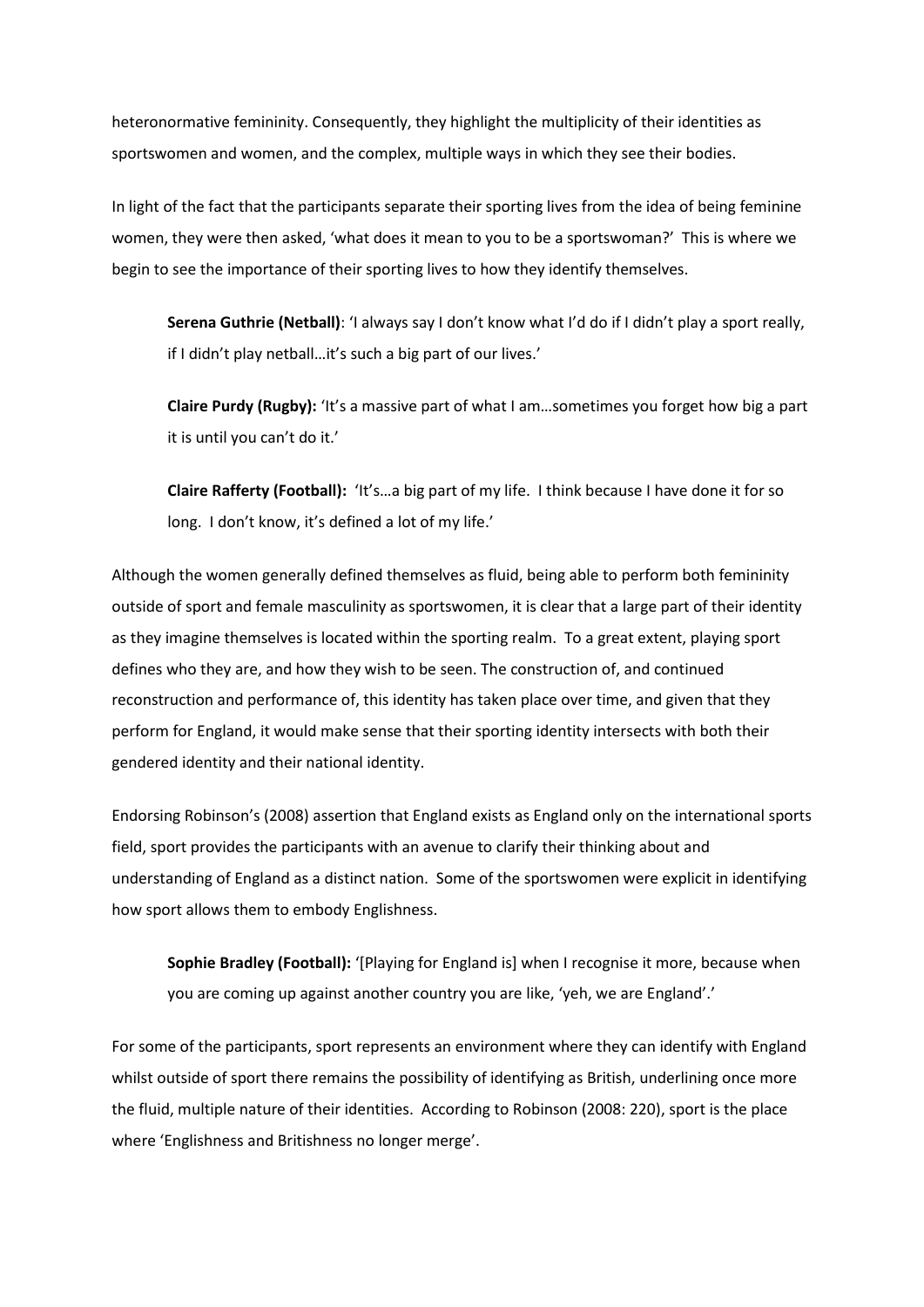**Beth Morgan (Cricket):** 'I would say [I'm] British…within my sport that's quite different, I'd be English because I'm playing for England.'

Whilst sport served to clarify national identity in some instances, as well as highlighting the multiple and contextual nature of national identity in others, some of the participants explained how sport serves to increase the importance of a national dimension to their sense of identity.

**Claire Allen (Rugby):** 'I'm not one of these people that gets the national flag put on my bicep, and I'm not huge on St. Georges day or things like that, but when it comes to playing for England…then I'm hugely, hugely patriotic.'

Here sport undeniably appears central to imagining England and Englishness. We have seen how international sports are forms of 'patriot games', with individuals who are engaged in these activities becoming highly visible 'patriots at play' and active embodiments of the nation (Tuck, 2003). Tuck (1999) found that some (male) international rugby union players develop a strong sense of national sporting identity, in as much as their main source of national pride stems from personal experiences on the rugby field. In the present study, similar findings endorsed the idea of rugby players as 80 minute patriots.

**Charlotte Barras (Rugby):** 'I definitely feel more English having played for England.'

**Harriet Millar-Mills (Rugby):** 'I'm not a really a nationally proud person but…You feel part of something to do with England.'

Furthermore, representing England had enabled all of the participants to develop a sense of belonging to the nation and of feeling a 'part' of England, through the opportunity to embody the nation on the field of play.

Edensor (2002: 69) identifies ways in which national identities are '(re)produced by using the metaphor of performance'. As suggested earlier, this concept of performance (Butler, 1990) is a particularly useful metaphor 'since it allows us to look at the ways in which identities are enacted and reproduced, informing and (re)constructing a sense of collectivity' (Edensor, 2002: 69). There are symbolic spaces in which national identities are played out, including sports grounds. Repetitive performances result in memory and identity becoming inscribed on the body so that performing a national identity results in that identity becoming part of the performer.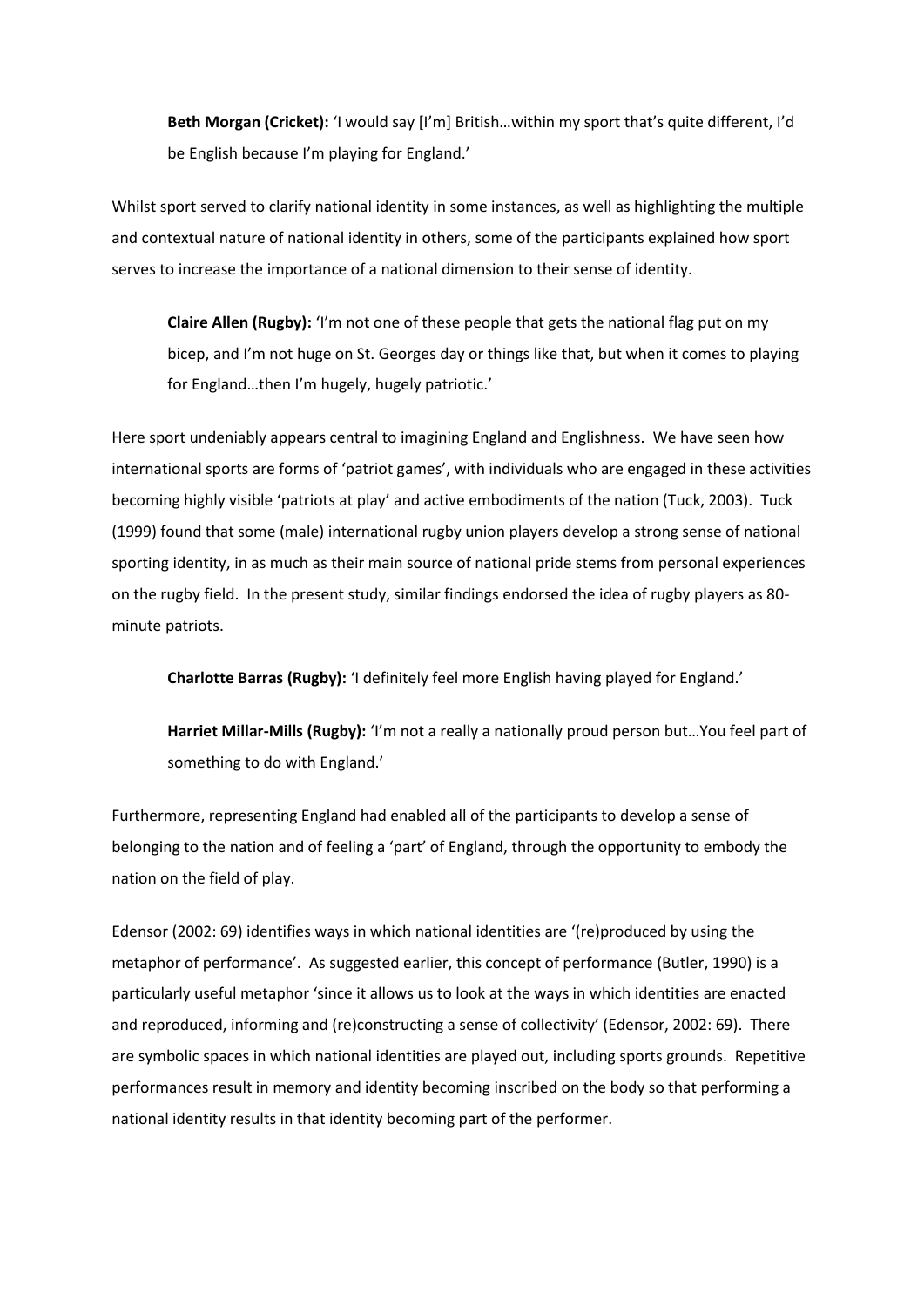To conclude the interviews, the sportswomen were asked to summarize their feelings about playing for England. The following statements demonstrate the importance they attach to their sporting careers:

**Tammy Beaumont (Cricket):** 'There's nothing really else I want to do with my life, it's that really.'

**Claire Purdy (Rugby):** 'It will be with me forever, because that's what I am, I'm an England player.'

Evident here are the pride, passion, commitment and dedication invested in the women's sporting careers. They have all chosen this life. They have worked hard and made sacrifices to get to where they are as sporting representatives of England. Claire concludes by saying 'that's what I am'; she is an England women's rugby player, highlighting the way in which gendered, national, and sporting identities overlap and intersect.

# **Concluding Remarks: Understanding a sportswoman's identity as multiple and fluid**

Central to the foregoing discussion is an acknowledgment of the performative aspect of gender (Butler, 1990) which allows us to understand how sportswomen construct gender, and other identities, in different contexts. For women to be seen as feminine, the participants explained, requires a believable performance of both behaviour and appearance – a feminine woman looks and acts in the right way. This is commonly aligned with heterosexuality, which in itself is important for the nation; women must be feminine, and by implication heterosexual, in order to fulfil their national roles as bearers of children and reproducers of national culture (Yuval-Davis, 1997).

It was clear that femininity was something that the participants believe can be performed depending on different contexts and situations – and sport is an arena which is often considered incompatible with femininity. Cox and Thompson's (2000: 7) initial observations of the women footballers suggested that 'they conceived and used their bodies, consciously or subconsciously, in multiple ways depending on the context'. Findings in this research study support this, in that heteronormative femininity as a construct appeared to be neither embodied at all times or rejected in its entirety by the majority of the participants. Instead, it was something that could be performed, when necessary, in line with the athlete's initial conception of what it means to be a woman (and therefore feminine and heterosexual). This performance, however, was only relevant outside of the international sporting arena. Given that sport is identified as a male-domain that valorizes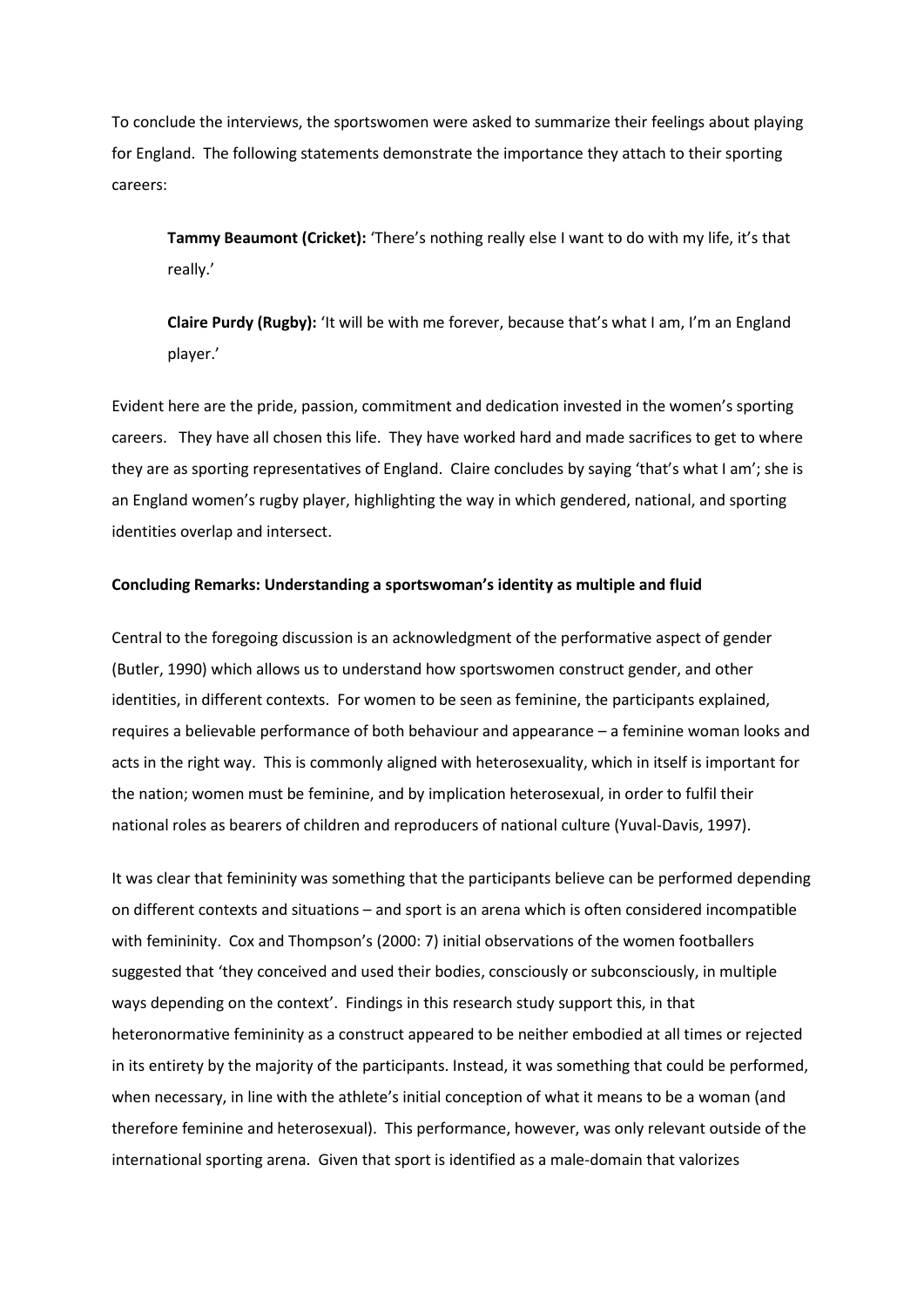masculine-defined characteristics, it appears obvious that it does not represent an arena in which femininity is appropriate, as the participants explained. However, as sportswomen who represent England at the highest possible level, these women can negotiate the supposed female/athlete paradox (Clason, 2001; Krane 2001) through the performance of different types of femininities which are contextual and highlight the fluidity of gender identities.

The participants in this study are women who actively push the limits of their bodies and also the boundaries of femininity. In this sense, they can be seen as transcendent individuals. Malcom (2003: 1388) states that 'as a result of women's greater participation in sport and society's concomitant growing acceptance of female athleticism, female athletes no longer downplay the traditionally masculine traits of aggression and toughness as they relate to the athletic competition'. This is certainly the case with the women who were interviewed - proud of their dedication, their determination and their toughness in the sporting environment. They understand that being weak and passive will not help them to succeed especially in the male-dominated arena of competitive team sports and, in particular, during international representation. However, as Malcom 2003: 1388) contends, despite this acceptance of a masculine performance, 'they continue to overemphasize traditionally feminine traits'. On the whole, what was most striking were the ways in which the participants described the complexity of their bodies and the performativity of their gendered identities. Moreover, there emerged a comparable argument about the performance of national identity.

As Tuck and Maguire (1999: 27) suggest, international sports can be described as 'patriot games'. Individuals who represent 'their' nations become highly visible embodiments of those nations – they become 'patriots at play'. Following Tuck and Maguire (1999: 26), 'this collection of emotions, attitude and feelings provides some original evidence for viewing national identities "at play" through the eyes of elites sports[wo]men'. The use of 'we' images identifies both insiders and outsiders in everyday speech. Through playing for England, the women feel a strong sense of belonging and of ownership of the nation. In particular wearing the national kit allows the women to actively perform their national identity on the sports field.

Edensor (2002) argues that one of the most powerful forms of popular national performance is to be found in sport. As sporting representatives, these women have a role in the nation that is distinct from those identified by Yuval-Davis and Anthias (1989), and defined by the woman-feminineheterosexual matrix. As Wensing and Bruce (2003) revealed, success in major international competitions seems to open up an avenue for sportswomen to be presented as legitimate national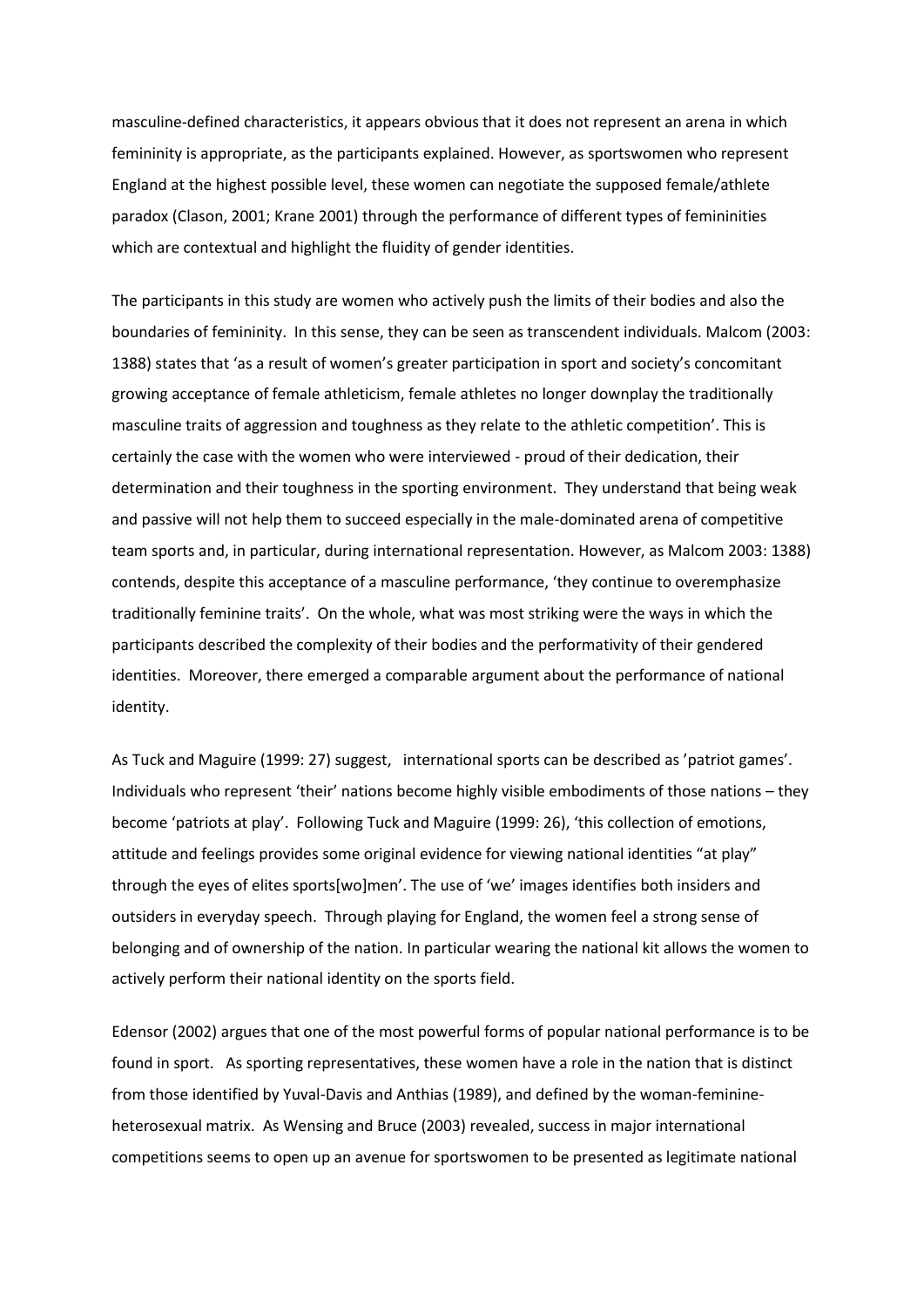representatives, rather than discussed solely in terms of their femininity and heterosexuality. The women who took part in this study embody a version of masculine Englishness during their sports performances. Given that masculinity is relational to femininity, their performance of masculinity is in direct contrast to elements of acceptable, heteronormative femininity. However, where this would not normally be acceptable, nationalism may have the capacity to override gender (Wensing and Bruce, 2003). The women highlighted how their own sense of national identity was heightened during the periods when they were physically representing England. Indeed, international sporting competition is the stage on which they can actively perform their national identity alongside their gendered identity.

To conclude, these sportswomen see themselves as embodiments of England, and their interrelated sporting, national and gendered identities are all essential elements of their sense of self. Essentially, playing sport for the women's national teams is who they are and how they define themselves. However, this alone does not do justice to the complexities and intersectionality of identities and subjectivities. For the participants, national identities are gendered, for example in the ways in which they conceived of (English) national characteristics and traits in masculine ways. Similarly, their gendered identities are national, in the sense that gendered behaviour is normalized in particular (national) societies. What was clear throughout the research process was the performative, multiple and fluid nature of these identities, with both national and gendered identities subject to change dependent upon circumstance. To borrow from Tuck (2003), these women in white (or, for netball, red), and wearing the three lions or the rose are active embodiments of Englishness. They are proud to call themselves English, and represent so much about what a modern vision of Englishness is, and can be. Their reflections demonstrate that in sport, those who represent the nation, and who are the embodiments, heroes, and proxy warriors of England, need not always be men.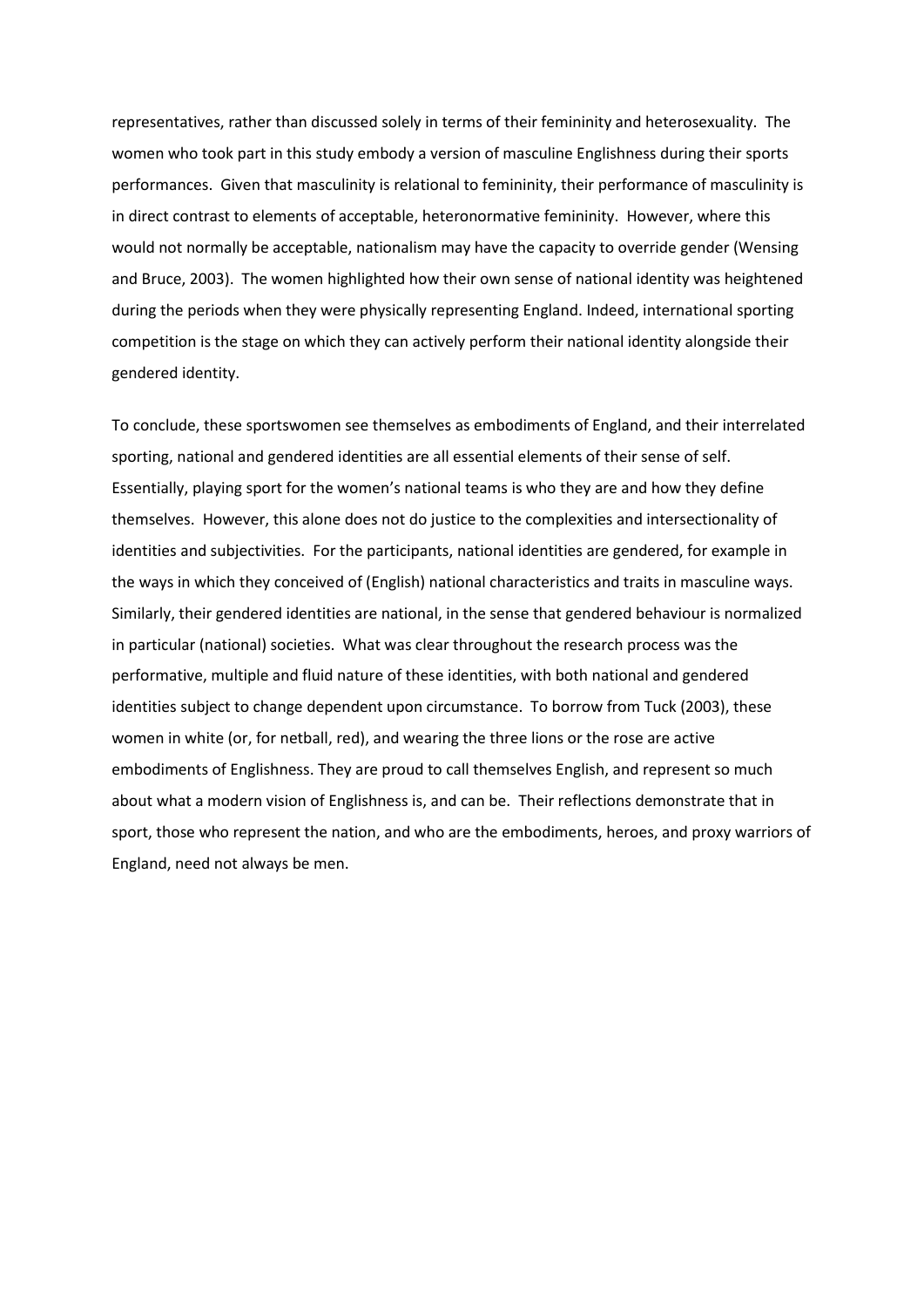#### **References**

Adewunmi, B. and Kingsley, P. 2011. A whole new ball game. The Guardian. 22 Jun. p.G2 6-11.

Anderson, B. R. O. 2006. Imagined Communities: Reflections on the origin and spread of nationalism (Revised edition). London: Verso.

Bairner, A. 2001. Sport, Nationalism, and Globalization: European and North American perspectives. Albany: State University of New York Press.

Bairner, A. 2015. Assessing the sociology of sport: On nationalism and national identity. International Review for the Sociology of Sport. 50(4-5). pp.375-379.

Bates, L. 2015. Sport's woman problem: The FAs tweet is just the tip of the iceberg. The Guardian, [online] (Last updated 8th July 2015). Available at:

<http://www.theguardian.com/football/womensblog/2015/jul/08/sports-woman-problem-the-fastweet-is-just-the-tip-of-the-iceberg> [Accessed on 2 February 2016].

Butler, J. 1990. Gender Trouble: Feminism and the subversion of identity. London: Routledge.

Caudwell, J. 1999. Women's football in the United Kingdom: Theorizing gender and unpacking the butch lesbian image. Journal of Sport & Social Issues. 23(4). pp.390-402.

Caudwell, J. 2003. Sporting gender: Women's footballing bodies as sites/sights for the (re) articulation of sex, gender, and desire. Sociology of Sport Journal. 20(4). pp.371-386.

Chiang, Y. Bairner, A. Hwang, D. and Chen, T. 2015, Multiple margins: Sport, gender and nationalism in Taiwan. Asia Pacific Journal of Sport and Social Science. 4(1). pp.19-33.

Clasen, P. R. W. 2001. The female athlete: Dualisms and paradox in practice. Women and Language. 24(2). pp.36-41.

Cox, B., & Thompson, S. 2000. Multiple bodies. International Review for the Sociology of Sport. 35(1). pp.520.

Day, G., & Thompson, A. (2004). Theorizing Nationalism. Basingstoke: Palgrave Macmillon Ltd.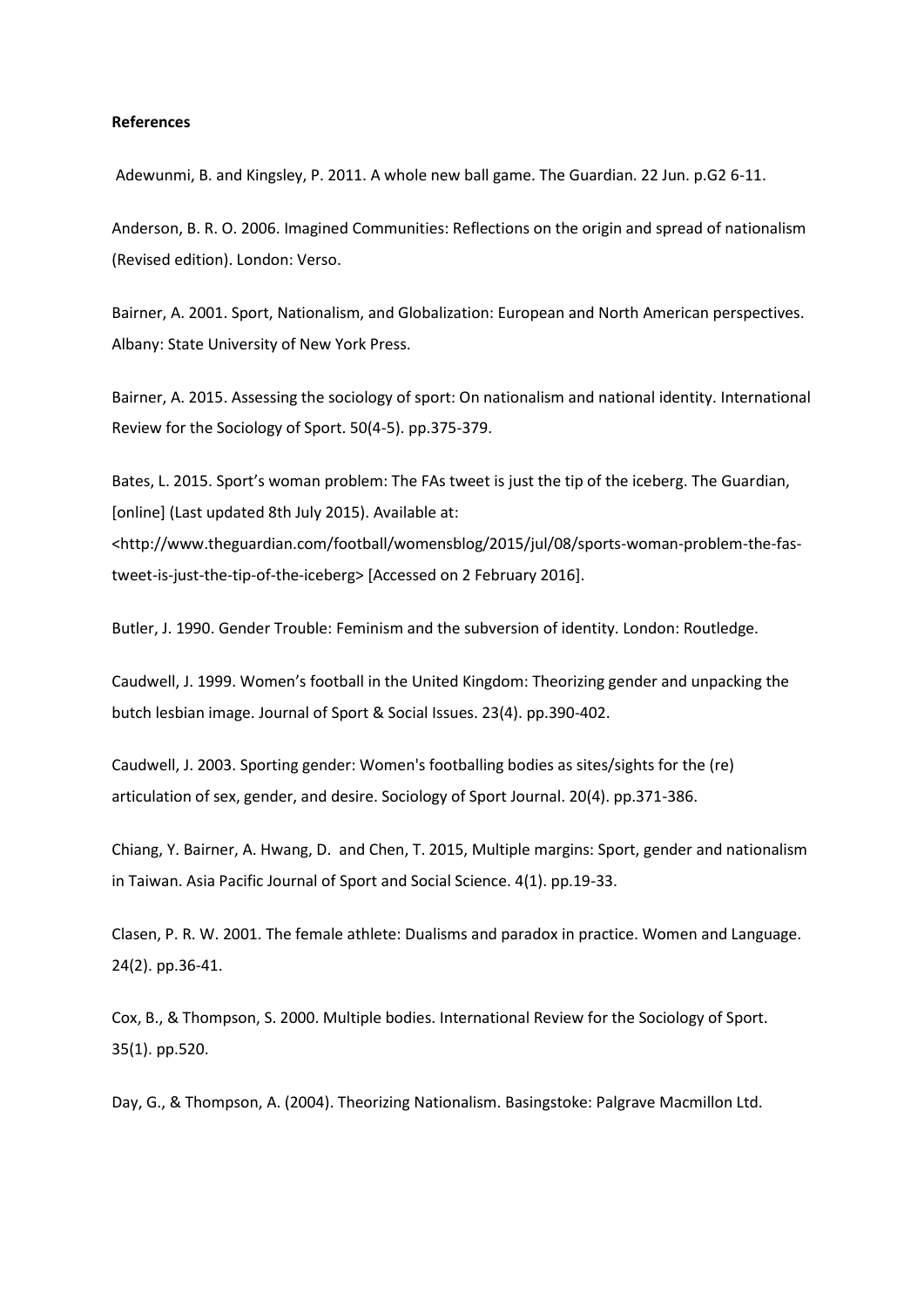Dworkin, S. L. 2002. "Holding back": Negotiating a glass ceiling on women's muscular strength. Sociological Perspectives. 44(3). pp.333-350.

Edensor, T. 2002. National Identity, Popular Culture and Everyday Life. Oxford: Berg.

Flick, U. (2006). Introduction to Qualitative Research. (3rd ed.). London: Sage.

Halberstam, J. 1998. Female Masculinity. London: Duke University Press

Hall, M. A. 1996. Feminism and Sporting Bodies: Essays on theory and practice. Illinois: Human Kinetics.

Hargreaves, J. 1994. Sporting Females: Critical issues in the history and sociology of women's sports. London: Routledge.

Harris, J., & Clayton, B. (2007). David Beckham and the changing (re)presentations of English identity. International Journal of Sport Management and Marketing, 2(3), pp. 208-221.

Hobsbawm, E. J. 1983. Introduction: Inventing traditions. E. Hobsbawm and T. Ranger, eds. The Invention of Tradition. Cambridge: Cambridge University Press. pp.1-15.

Hobsbawm, E. J. 1990. Nations and Nationalism Since 1780: Programme, myth, reality. Cambridge: Cambridge University Press.

Holmes, M. and Storey, D. 2004. Who are the boys in green? Irish identity and soccer in the Republic of Ireland. In A. Smith and D. Porter, eds. Sport and National Identity in the Post-War World. London: Routledge. pp.88-104.

Jansen, S. C., & Sabo, D. (1994). The sport/war metaphor: Hegemonic masculinity, the Persian Gulf War, and the new world order. Sociology of Sport Journal, 11(1), pp. 1-17.

Jarvie, G. 1993. Sport, nationalism and cultural identity. In L. Allison, ed. The Changing Politics of Sport. Manchester: Manchester University Press. pp.58–83.

Krane, V. 2001. We can be athletic and feminine, but do we want to? Challenging hegemonic femininity in women's sport. Quest. 53(1). pp.115-133.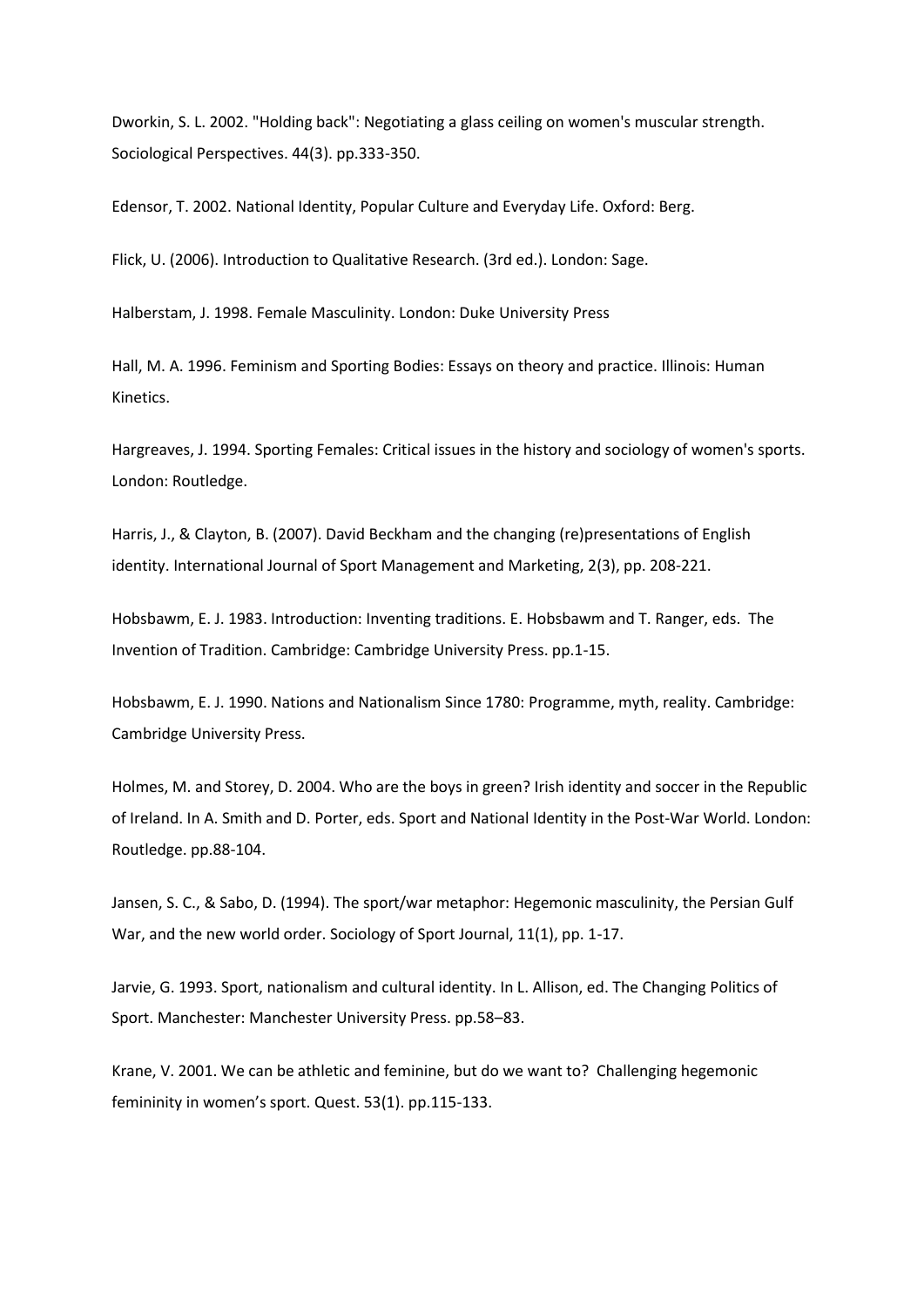Malcom, N. L. 2003. Constructing female athleticism. American Behavioral Scientist. 46(10). pp.1387- 1404.

McLaren, M. A. 2002. Feminism, Foucault, and Embodied Subjectivity. New York: Suny Press.

McClintock, A. 1993. Family feuds: Gender, nationalism and the family. Feminist Review. 44. pp.61- 80.

McCrone, D. 1998. The Sociology of Nationalism: Tomorrow's ancestors. London: Routledge.

McGee, D. and Bairner, A. 2011. Transcending the borders of Irish identity? Narratives of Northern nationalist footballers in Northern Ireland. International Review for the Sociology of Sport. 46(4). pp.436-455.

Messner, M. A. and Sabo, D. F. 1990. Introduction: Toward a critical feminist reappraisal of sport, men, and the gender order. In M. A. Messner and D. F. Sabo, eds. Sport, Men, and the Gender Order. Champaign: Human Kinetics. pp.1-16.

Nagel, J. 2008. Gender, sexuality, and nationalism. In G. H. Herb and D. H. Kaplan, eds. Nations and Nationalisms: A global historical overview: Volume 1 (1770-1880). California: ABC Clio, pp.901-911.

Orwell, S. and Angus, I. 1970. The Collected Essays, Journalism and Letters of George Orwell (volume IV): In front of your nose. Harmondsworth: Penguin.

Parker, I. (2005). Qualitative Psychology: Introducing radical research. Maidenhead: Open University Press.

Pettman, J. J. 1996. Worlding Women: A feminist international politics. Sydney: Allen Unwin.

Robinson, J. 2008. Tackling the anxieties of the English: Searching for the nation through football. Soccer and Society. 9(2). pp.215-230.

Ross, S. R. and Shinew, K. J. 2008. Perspectives of women college athletes on sport and gender. Sex Roles. 58(1). pp.40-57.

Smith, A. and Porter, D. 2004. Introduction. In A. Smith and D. Porter, eds. Sport and National Identity in the Post-War World. London: Routledge. pp.1-9.